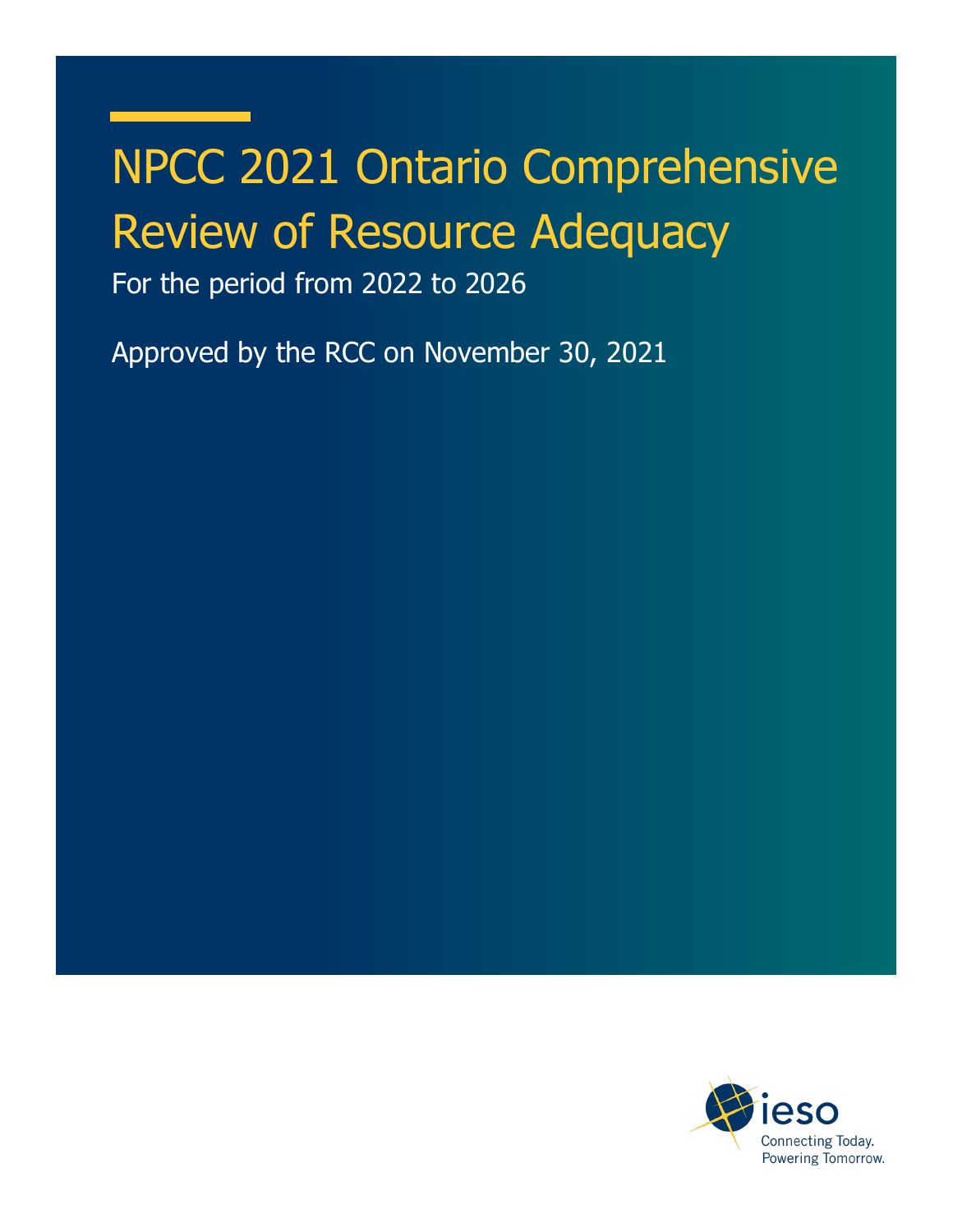## Executive Summary

The Independent Electricity System Operator (IESO) submits this assessment of resource adequacy for the Ontario Area to comply with the Reliability Assessment Program established by the Northeast Power Coordinating Council (NPCC). The 2021 Comprehensive Review of Resource Adequacy covers the study period from 2022 through 2026 and supersedes previous reviews.

Since the last Comprehensive Review conducted in 2018, 1,701 megawatts (MW) of new generation capacity has been installed in Ontario. The installed capacity additions include 994 MW of gas, 573 MW of wind, 98 MW of solar and 36 MW of hydroelectric generation. Another 160 MW of generating resource capacity is planned to come into service, while 3,094 MW of capacity is expected to retire over the horizon of this study.

In December 2020, the IESO held its first capacity auction, securing 992 MW of capacity from resources including generation, imports, storage, and DR. Annual capacity auctions will be held to procure resources to meet short-term capacity needs.

The IESO determines Ontario's level of resource adequacy using the General Electric Multi-Area Reliability Simulation (GE-MARS) program and applies the NPCC criterion that requires a loss of load expectation (LOLE) value of no more than 0.1 days/year.

The results presented in the tables below show that the NPCC LOLE criterion is satisfied for the Median Demand Growth scenario. To satisfy the NPCC criterion, the use of 70 MW of tie benefits will be required for 2022. The NPCC criterion is satisfied for 2023 to 2025 with existing and planned resources. For 2026, the use of 1,400 MW of tie benefits will be required to satisfy the criterion.

For the High Demand Growth scenario, the NPCC criterion is satisfied for 2023 and 2024 with existing and planned resources. For 2022, 2025 and 2026 tie benefits of up to 70, 1,400 and 3,400 MW respectively are required to meet the LOLE criterion.

The IESO's Resource Adequacy Framework comprises a suite of mechanisms to procure a portfolio of reliable, competitive and cost-effective supply. The annual capacity auction held in December fulfills the short-term operational planning timeframe (one-year) capacity needs. The IESO will evolve and expand the capacity auction by launching a series of competitive procurements to secure resources to meet adequacy need over the longer term.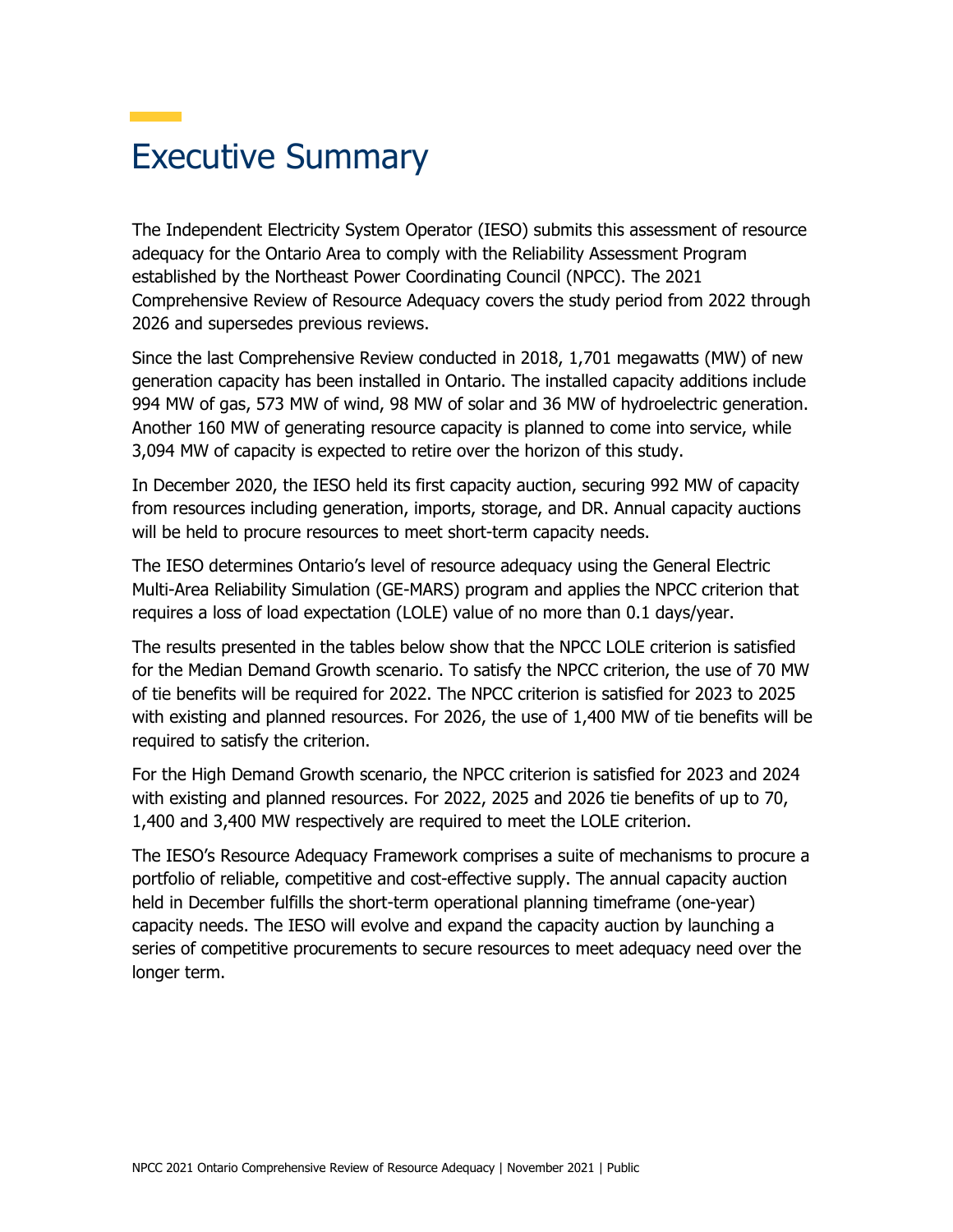#### **Annual LOLE Values for Median Demand Forecast**

|                                | 2022   | 2023   | 2024   | 2025   | 2026   |
|--------------------------------|--------|--------|--------|--------|--------|
| Median Demand Forecast<br>(MW) | 22,580 | 22,110 | 21,772 | 22,033 | 22,348 |
| Available Resources (MW)       | 27,772 | 26,884 | 26,396 | 26,768 | 24,664 |
| Tie Benefits (MW)              | 70     | 0      | 0      | 0      | 1,400  |
| LOLE (days/year)               | 0.10   | 0.07   | 0.06   | 0.07   | 0.10   |

#### **Annual LOLE Values for High Demand Forecast**

|                                     | 2022   | 2023   | 2024   | 2025   | 2026   |
|-------------------------------------|--------|--------|--------|--------|--------|
| <b>High Demand Forecast</b><br>(MW) | 22,580 | 22,454 | 22,459 | 22,686 | 22,934 |
| Available Resources (MW)            | 27,772 | 26,884 | 26,396 | 26,768 | 24,664 |
| Tie Benefits (MW)                   | 70     | 0      | 0      | 1,400  | 3,400  |
| LOLE (days/year)                    | 0.10   | 0.08   | 0.03   | 0.10   | 0.10   |

Major assumptions used in the assessment are summarized below.

#### **Major Assumptions**

| <b>Assumption</b>                | <b>Description</b>                                      |
|----------------------------------|---------------------------------------------------------|
| <b>Adequacy Criterion</b>        | NPCC LOLE requirement of not more than 0.1<br>days/year |
| <b>Study Period</b>              | January 1, 2022 to December 31, 2026                    |
| <b>Reliability Model</b>         | GE's MARS program                                       |
| Load Model                       | Hourly loads with monthly forecast uncertainty          |
| <b>Median Demand Growth Rate</b> | -0.26% per annum (average)                              |
| <b>High Demand Growth Rate</b>   | $+1.05\%$ per annum (average)                           |
| <b>Capacity Additions</b>        | 160 MW by end of 2021                                   |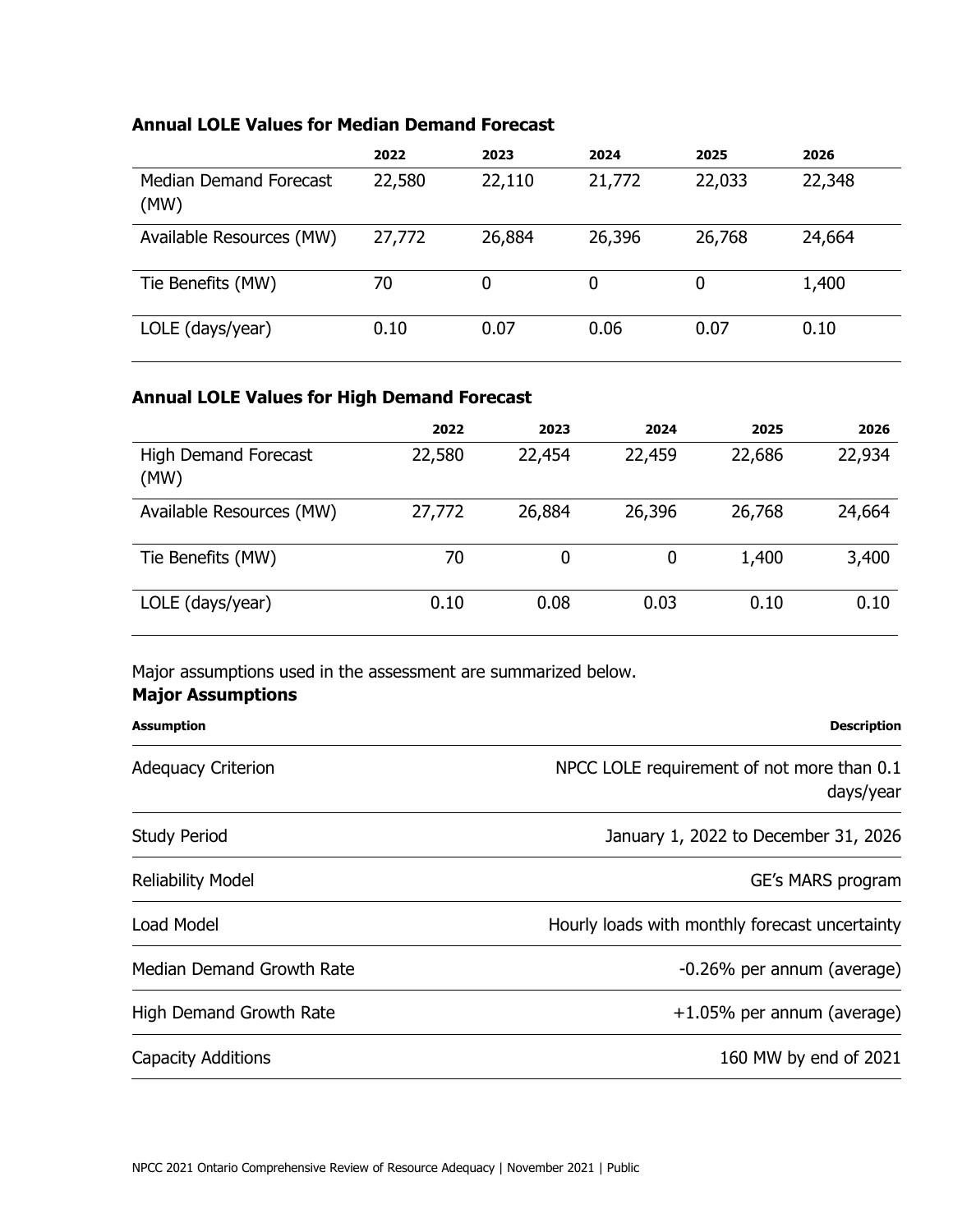| <b>Assumption</b>                                                                                                                                                                                                                                                                                                                                 | <b>Description</b>                                                                                                       |
|---------------------------------------------------------------------------------------------------------------------------------------------------------------------------------------------------------------------------------------------------------------------------------------------------------------------------------------------------|--------------------------------------------------------------------------------------------------------------------------|
| <b>Confirmed Generating Capacity Retirements</b>                                                                                                                                                                                                                                                                                                  | 1,030 MW by end of 2024 and<br>2,064 MW by end of 2025                                                                   |
| <b>Internal Transmission Constraints</b>                                                                                                                                                                                                                                                                                                          | 10-zone transmission model with IESO's normal<br>system operating security limits applied on<br>interfaces between zones |
| <b>Firm Export Contracts</b>                                                                                                                                                                                                                                                                                                                      | 500 MW to Quebec in winter months,<br>December to March, until 2023                                                      |
| Non-firm Imports                                                                                                                                                                                                                                                                                                                                  | <b>250 MW</b>                                                                                                            |
| Tie Benefits (i.e. non-firm imports)                                                                                                                                                                                                                                                                                                              | As needed, in addition to 250 MW                                                                                         |
| <b>Emergency Operating Procedures</b>                                                                                                                                                                                                                                                                                                             | Aggregated net impact of 2.94% of demand                                                                                 |
| Unit Availability<br>Planned outages are based on outage<br>submissions from market participants. Nuclear<br>refurbishment schedule is based on information<br>provided by nuclear operators. Equivalent<br>Forced Outage Rates on Demand (EFORd) are<br>derived from a rolling five-year history of actual<br>forced outages and forced derates. |                                                                                                                          |
| <b>Energy Efficiency and Embedded Generation</b>                                                                                                                                                                                                                                                                                                  | Used as load modifiers and reflected in the<br>demand forecast                                                           |
| Demand Management                                                                                                                                                                                                                                                                                                                                 | Used as resources                                                                                                        |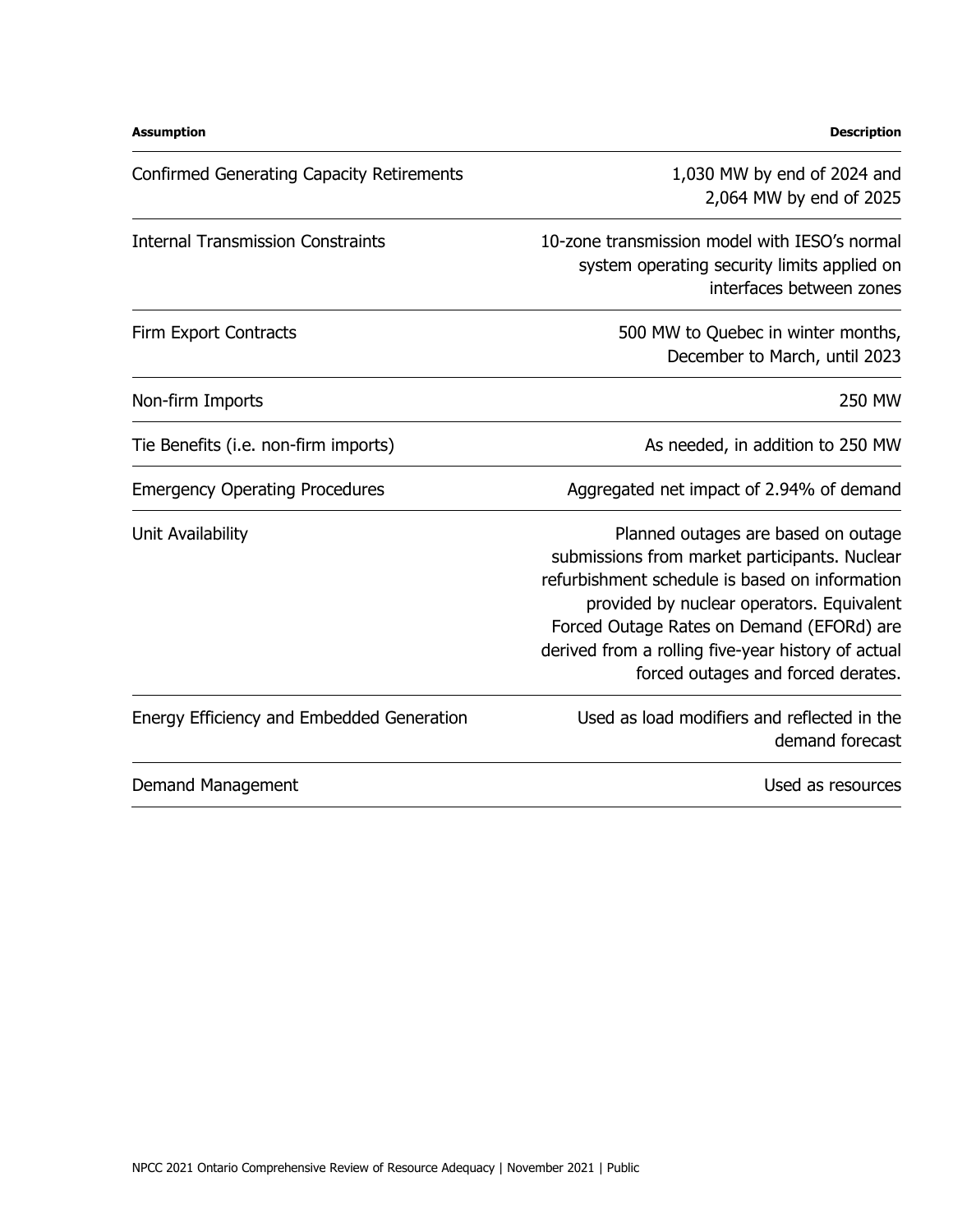## Table of Contents

|               | <b>Executive Summary</b>                                                        | 1  |
|---------------|---------------------------------------------------------------------------------|----|
|               | <b>Table of Contents</b>                                                        | 4  |
|               | List of Tables                                                                  | 5  |
|               | List of Figures                                                                 | 6  |
|               | 1. Introduction                                                                 | 7  |
|               | 1.1 Comparison of 2021 vs. 2018 Comprehensive Review                            | 8  |
|               | 2. Resource Adequacy Criterion                                                  | 13 |
| 2.1           | <b>Criterion Statement and Application</b>                                      | 13 |
|               | 2.2 Resource Requirements to Meet the Criteria                                  | 14 |
|               | 2.3 Requirements to Determine Resource Adequacy Needs                           | 19 |
|               | 3. Resource Adequacy Assessment                                                 | 20 |
|               | 3.1 Assessment Results                                                          | 20 |
| $3.2^{\circ}$ | Demand and Resource Uncertainties                                               | 21 |
| 3.3           | Resource Adequacy Studies Conducted Since Last Area Review                      | 22 |
|               | 3.4 Reliability Impacts Due to Environmental Regulations and Fuel Supply Issues | 23 |
| 3.5           | Mitigation Measures for Environmental Regulations and Fuel Supply Issues        | 24 |
|               | Appendix A - DESCRIPTION OF RESOURCE RELIABILITY MODEL                          | 25 |
|               | A.1 MARS Program                                                                | 25 |
|               | A.2 Load Model                                                                  | 26 |
|               | A.3 Demand Side Resources                                                       | 26 |
|               | A.4 Supply-Side Resource Representation                                         | 27 |
|               | A.4.1 Resource Ratings                                                          | 28 |
|               | Definitions                                                                     | 28 |
|               | Criteria for Verifying Ratings                                                  | 29 |
|               | A.4.2 Unavailability Factors                                                    | 30 |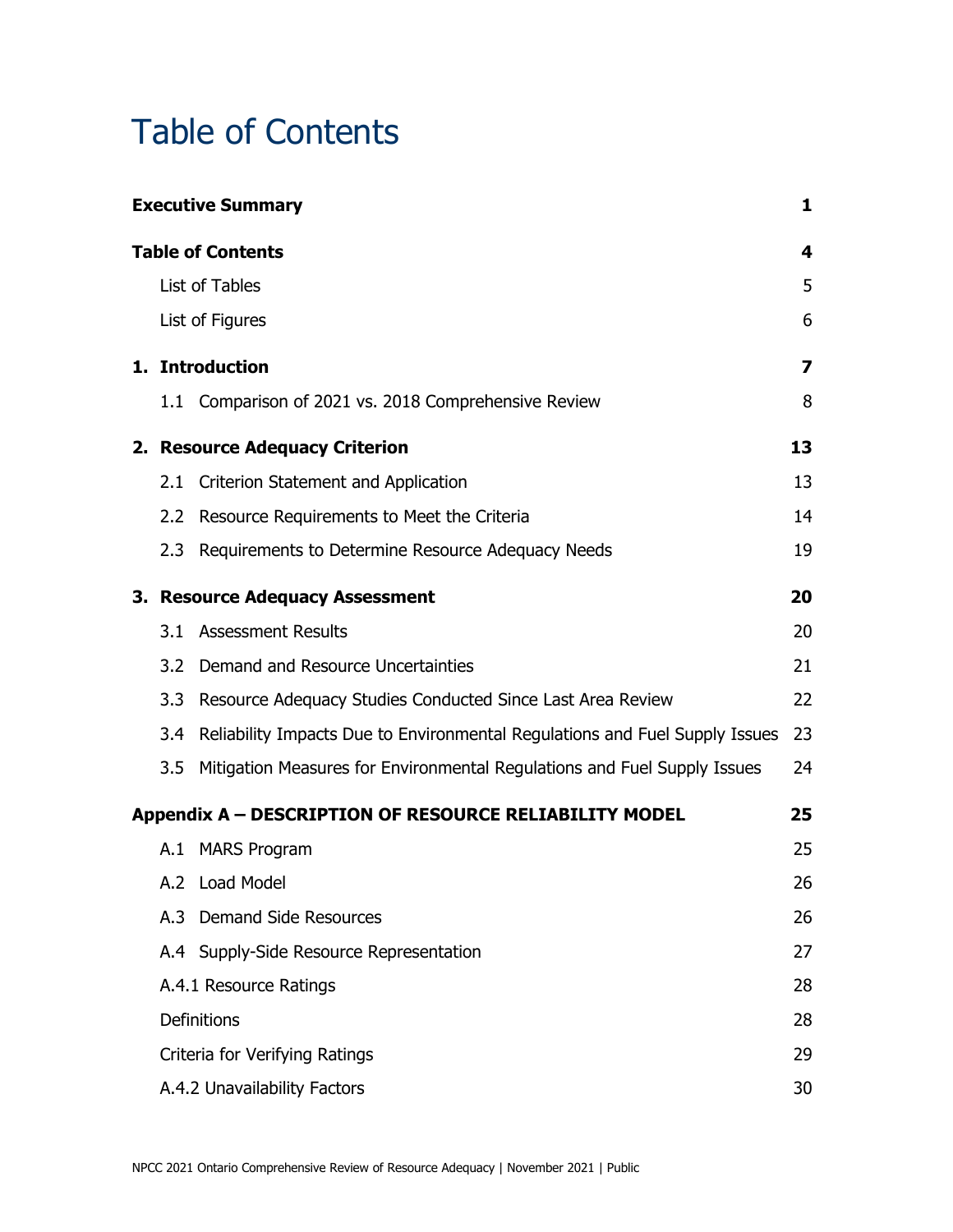| Hydroelectric, Wind and Solar Profiles |                                                                    |    |
|----------------------------------------|--------------------------------------------------------------------|----|
|                                        | <b>Forced Outage Rates</b>                                         | 30 |
|                                        | <b>Tabulation of Typical Unavailability Factors</b>                | 31 |
|                                        | <b>Maturity Considerations</b>                                     | 31 |
|                                        | <b>Planned Outages</b>                                             | 31 |
|                                        | A.4.3 Purchase and Sale of Capacity                                | 32 |
| A.4.4 Retirements                      |                                                                    |    |
|                                        | A.5 Transmission System                                            | 33 |
| A.5.1                                  | Representation of Interconnected Systems                           | 33 |
| A.5.2                                  | <b>Internal Transmission Limitations</b>                           | 35 |
|                                        | A.6 Modelling of Variable and Limited Energy Sources               | 36 |
|                                        | A.7 Modelling of Demand Side Resource and Demand Response Programs | 36 |
|                                        | A.8 Modelling of All Resources                                     | 36 |
|                                        | A.9 Reliability Impacts of Market Rules                            | 37 |

### List of Tables

| Table 1-1   Comparison of Demand Forecasts: Normal Weather Summer Peak      |
|-----------------------------------------------------------------------------|
| Table 1-2   Comparison of Demand Forecasts: Normal Weather Summer Peak      |
| Table 1-3   Comparison of Demand Forecasts: Normal Weather Winter Peak      |
| Table 1-4   Comparison of Demand Forecasts: Normal Weather Winter Peak      |
| Table 1-5   Comparison of Available Resources Forecasts (MW) at Summer      |
| Table 1-6   Comparison of Available Resources Forecasts (MW) at Winter Peak |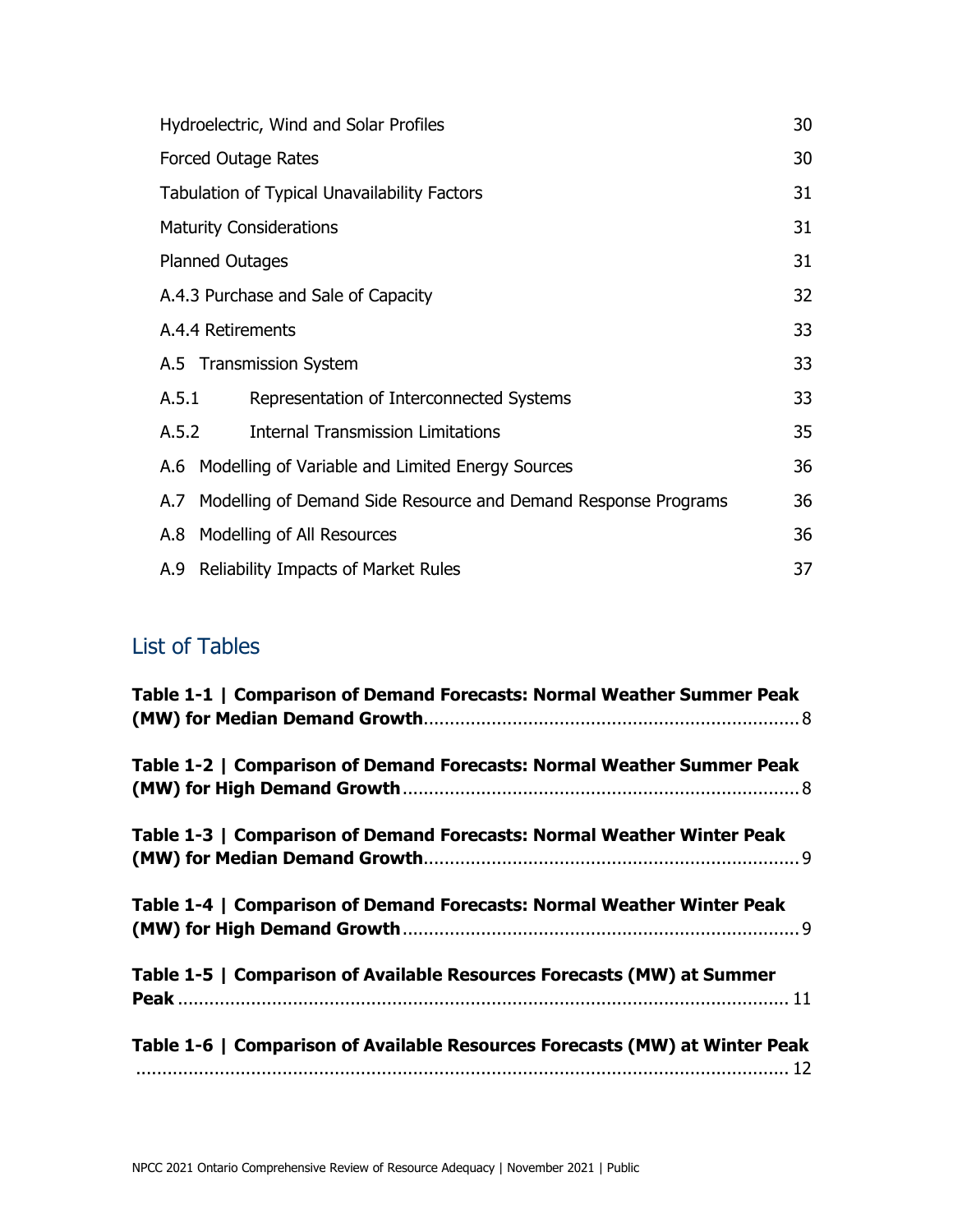| Table 2-1   Emergency Operating Procedure Assumptions  14                    |  |
|------------------------------------------------------------------------------|--|
| Table 2-2   Ontario Expected Installed Capacity Mix by Fuel Type (%) at Peak |  |
|                                                                              |  |
|                                                                              |  |
|                                                                              |  |
|                                                                              |  |
| Table 3-1   Annual LOLE Values for Median Demand Forecast 20                 |  |
|                                                                              |  |

| Table A-2   Existing Installed Generation Capacity, as of September 2021  28 |  |
|------------------------------------------------------------------------------|--|
| Table A-3   Planned Generation Resources expected in 2021 28                 |  |
| Table A-4   Ontario Projected Equivalent Demand Forced Outage Rates  31      |  |
|                                                                              |  |

### List of Figures

| Figure 2-1   Nuclear Refurbishment and Projected End of Life Schedule  19 |  |
|---------------------------------------------------------------------------|--|
| Figure A-1   Ontario's Zones, Interfaces, and Interconnections  36        |  |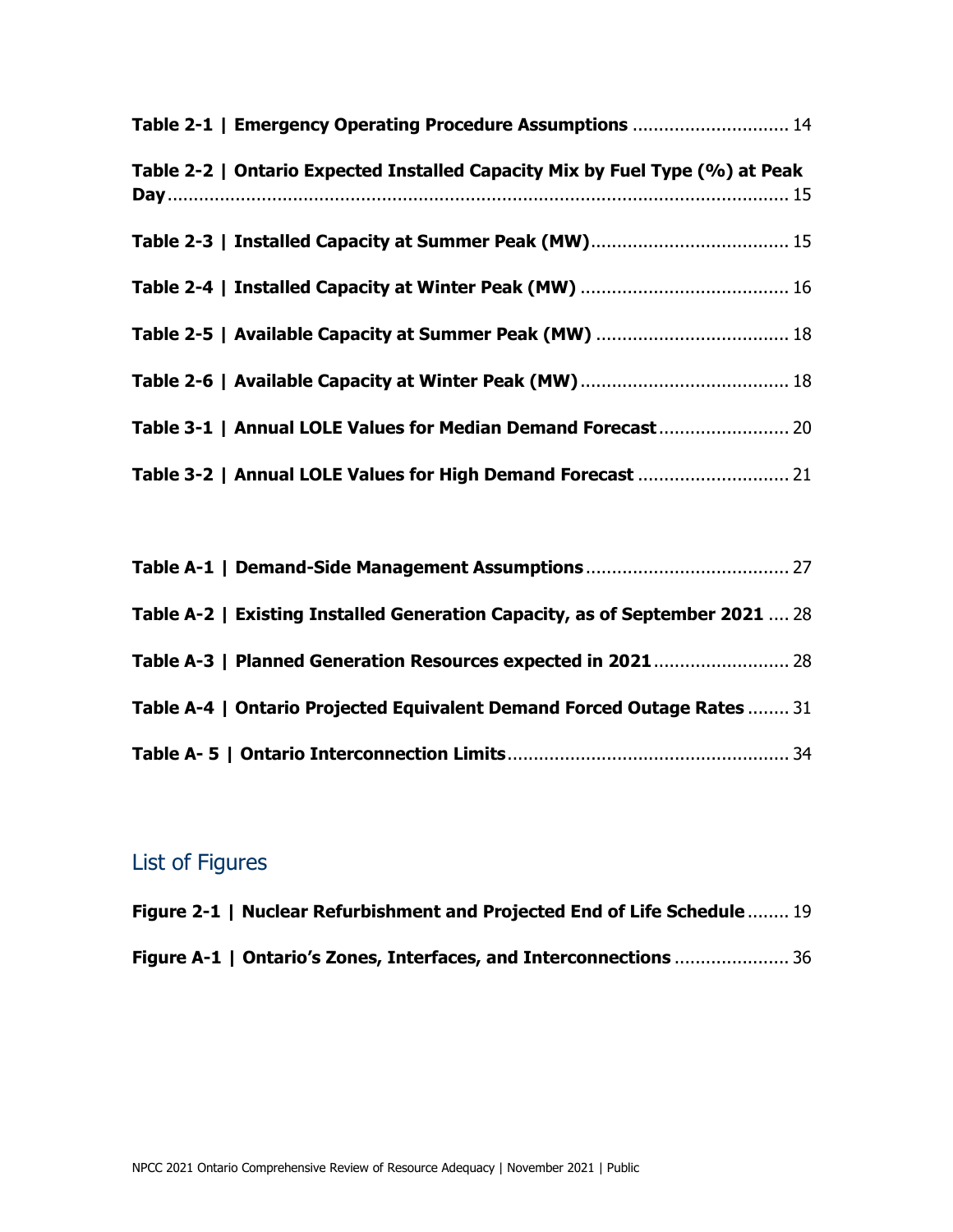## 1. Introduction

The 2021 Comprehensive Review of Resource Adequacy for Ontario is submitted to the Northeast Power Coordinating Council (NPCC) in accordance with Appendix D of the NPCC Regional Reliability Reference Directory #1, "Design and Operation of the Bulk Power System."

This report was prepared by the Independent Electricity System Operator (IESO) in its capacity as the Planning Coordinator for Ontario.

The 2021 Comprehensive Review of Resource Adequacy covers the study period from 2022 through 2026 and supersedes previous reviews. The previous Comprehensive Review was approved by the NPCC Reliability Coordinating Committee in December 2018 and covered the 2019 to 2023 period. Interim Reviews were completed in 2019 and 2020.

This review is based on the 2020 Annual Planning Outlook published in December 2020.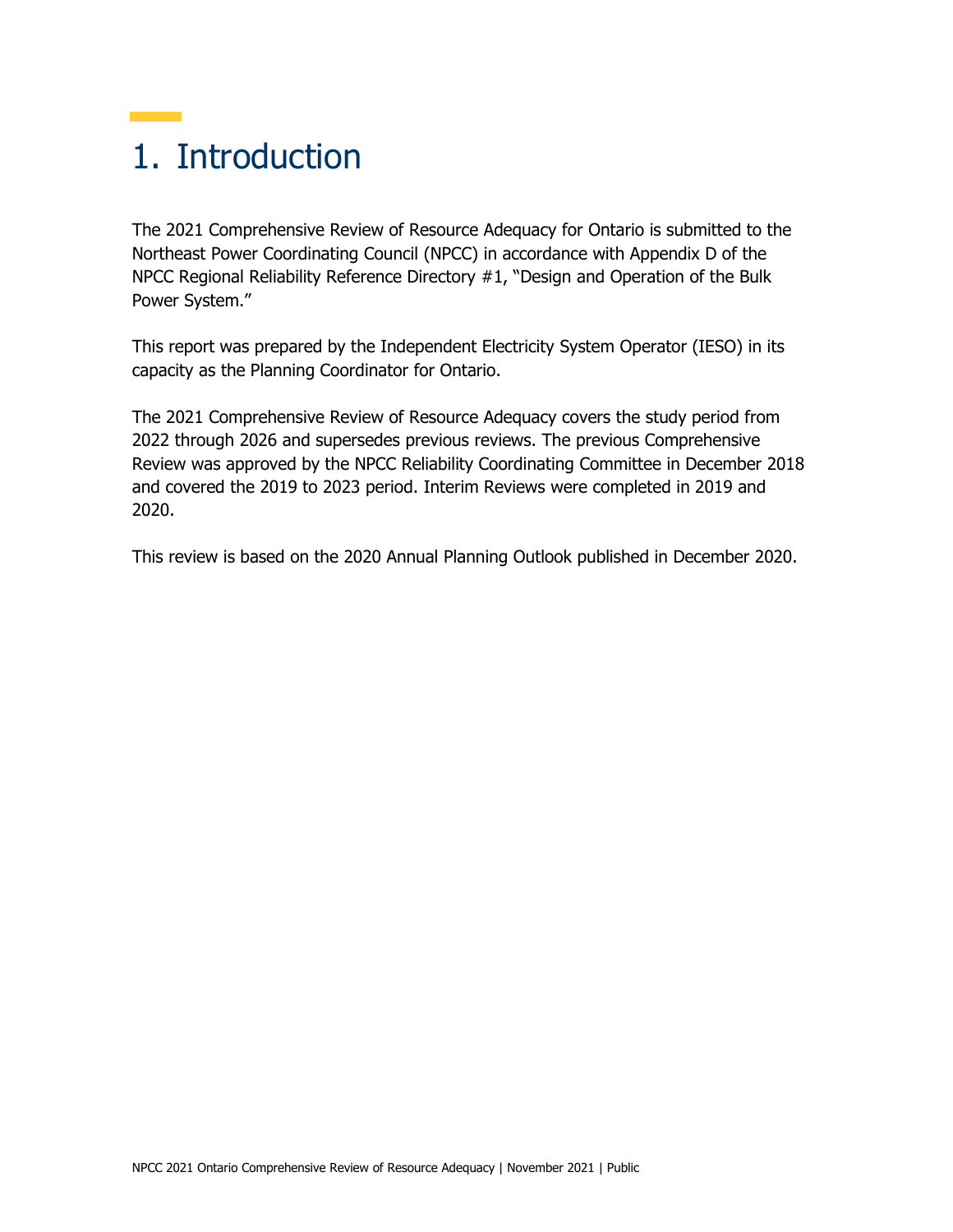### 1.1 Comparison of 2021 vs. 2018 Comprehensive Review

#### **1.1.1 Demand Forecast**

Table 1-1, 1-2, 1-3 and 1-4 show a comparison between the peak demand forecasts for the 2018 Comprehensive Review and the 2021 Comprehensive Review under Median and High Demand Growth scenarios for the overlapping years. These tables also present peak demand forecasts for the years 2022 to 2026.

| Year                      | 2018 Review | 2021 Review | <b>Difference</b> |
|---------------------------|-------------|-------------|-------------------|
| 2022                      | 22,098      | 22,580      | 482               |
| 2023                      | 22,139      | 22,110      | $-29$             |
| 2024                      |             | 21,772      |                   |
| 2025                      |             | 22,033      |                   |
| 2026                      |             | 22,348      |                   |
| <b>Annual Growth Rate</b> | 0.19%       | $-0.26%$    |                   |

#### **Table 1-1 | Comparison of Demand Forecasts: Normal Weather Summer Peak (MW) for Median Demand Growth**

#### **Table 1-2 | Comparison of Demand Forecasts: Normal Weather Summer Peak (MW) for High Demand Growth**

| Year                      | 2018 Review | 2021 Review | <b>Difference</b> |
|---------------------------|-------------|-------------|-------------------|
| 2022                      | 24,308      | 22,580      | $-1,728$          |
| 2023                      | 24,796      | 22,454      | $-2,342$          |
| 2024                      |             | 22,459      |                   |
| 2025                      |             | 22,686      |                   |
| 2026                      |             | 22,934      |                   |
| <b>Annual Growth Rate</b> | 2.01%       | 1.05%       |                   |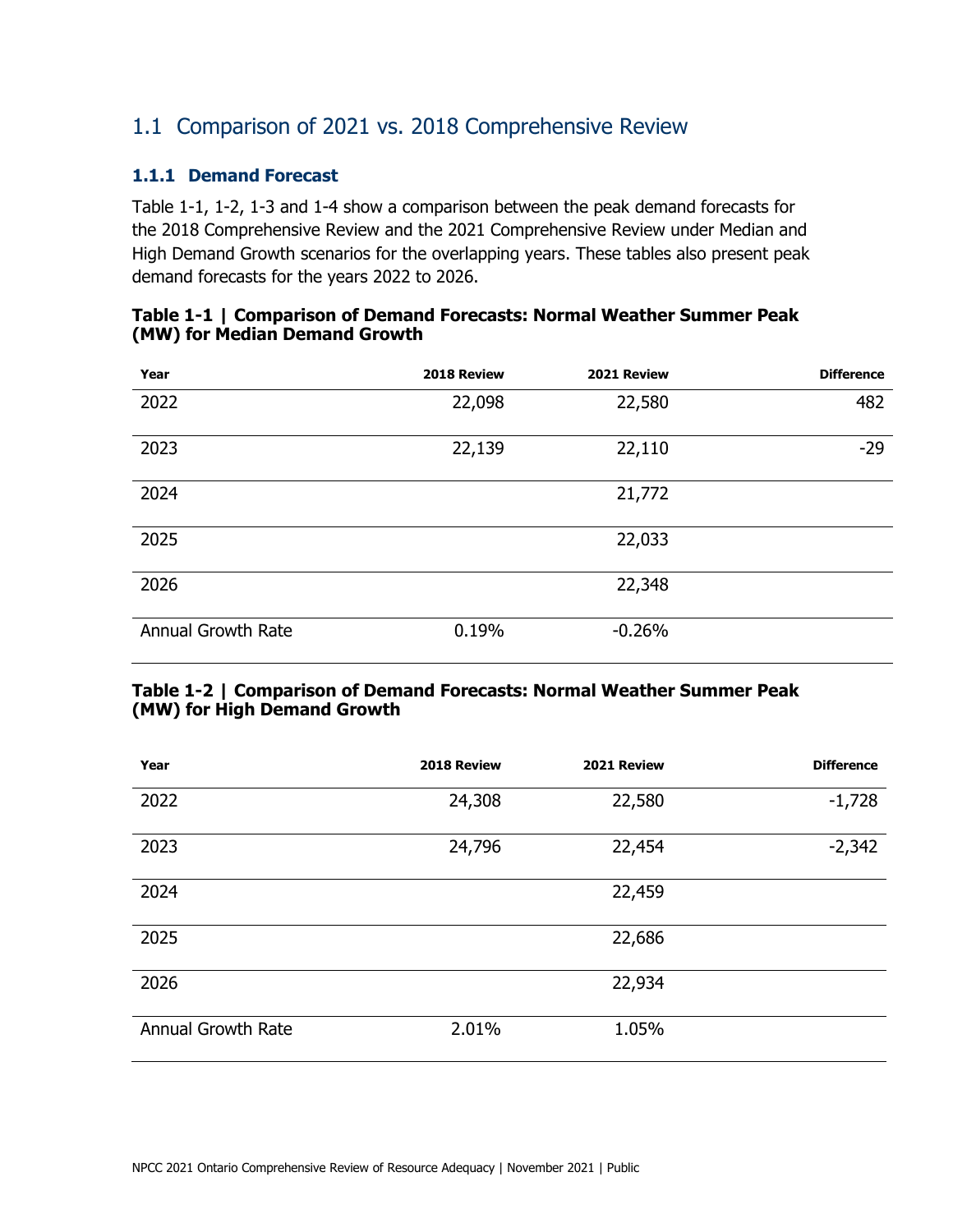| Year                      | 2018 Review | 2021 Review | <b>Difference</b> |
|---------------------------|-------------|-------------|-------------------|
| 2022                      | 21,165      | 21,033      | $-132$            |
| 2023                      | 21,273      | 21,357      | 84                |
| 2024                      |             | 21,681      |                   |
| 2025                      |             | 21,972      |                   |
| 2026                      |             | 22,348      |                   |
| <b>Annual Growth Rate</b> | 0.51%       | 1.53%       |                   |

#### **Table 1-3 | Comparison of Demand Forecasts: Normal Weather Winter Peak (MW) for Median Demand Growth**

#### **Table 1-4 | Comparison of Demand Forecasts: Normal Weather Winter Peak (MW) for High Demand Growth**

| Year               | 2018 Review | 2021 Review | <b>Difference</b> |
|--------------------|-------------|-------------|-------------------|
| 2022               | 23,282      | 21,361      | $-1,921$          |
| 2023               | 23,826      | 21,759      | $-2,067$          |
| 2024               |             | 22,485      |                   |
| 2025               |             | 22,697      |                   |
| 2026               |             | 22,950      |                   |
| Annual Growth Rate | 2.34%       | 1.03%       |                   |

Over the forecast period, Ontario peak demand is expected to decrease by about 0.26% annually under the median demand forecast, and increase by about 1.05% annually under the high demand forecast.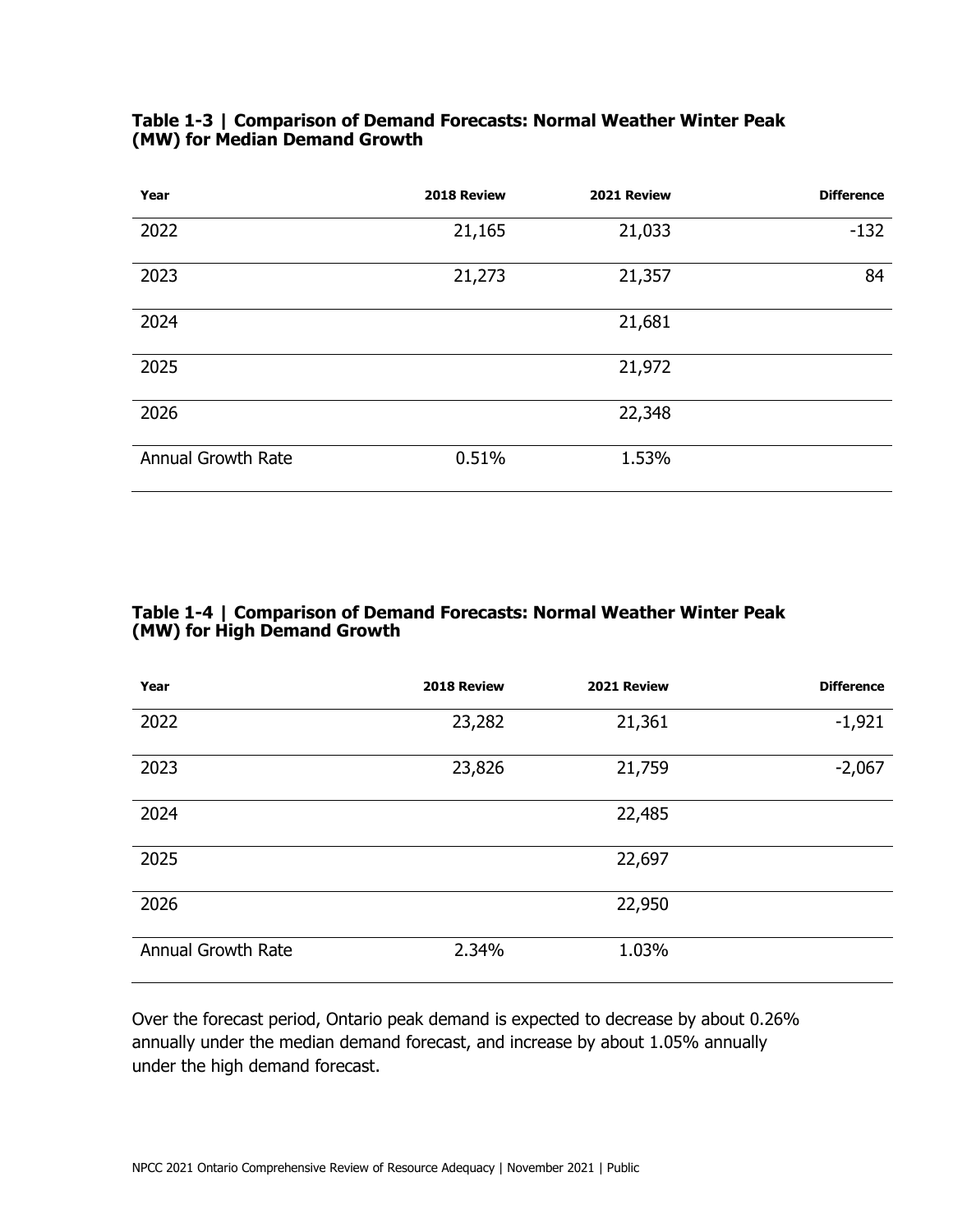The peak demands are shaped by two competing factors: those that increase the demand for electricity and those that act to reduce the requirement for grid supplied electricity. The increased demand for electricity is being driven by population growth, economic expansion and increased penetration of electric devices. Offsetting the growth are reductions from conservation energy efficiency and codes and standards (C&S) savings, electricity price responsiveness, and increased output by embedded generation $^1$  $^1$ .

Recent policy changes have led to lower committed energy efficiency savings and when combined with the lower growth rates of renewable embedded generation, lessening much of the downward pressure on forecast peak demands going forward. Going forward increased adoption of electric vehicles and trends to decarbonize should provide long term growth to Ontario's electricity sector.

Since the 2018 Comprehensive Review, the economy's trajectory has been impacted by the global pandemic. Over the first half of 2020, the economy was in turmoil as supply disruptions and public policy measures in response to the pandemic (shut downs) caused demand to fall dramatically. As we moved to the latter half of 2020 the economy settled into a pattern that has held throughout 2021, with the industrial and other primary sectors returning to pre-COVID levels. The economic impacts of the pandemic have remained in the service sectors – particularly hospitality, accomodations and restaurants – which have a very small electricity impact. Although the economy remains in flux as the pandemic continues, electricity demand has increased throughout 2021 and is expected to increase over the forecast horizon. This is due to post pandemic pent-up demand and increased electrification in an effort to reduce carbon emissions.

The system remains weather sensitive as a large portion of the workforce continues to work from home. There is an expectation that work from home or remote working will persist post-pandemic, albeit to a lesser extent, leaving the system more weather sensitive. This has a significant impact on the summer peak due to residential air conditioning load. The winter peak is less impacted as changes in residential loads have less of an influence on winter peak demand.

Over the forecast horizon, the annual peaks are expected to fall in the near term before increasing in the latter half of the forecast under the Median Demand Growth scenario. This is partly due to the workforce migrating back to the office and peaks declining. Later in the forecast peaks will increase due to broader electrification as an effort to reduce carbon emissions.

<span id="page-10-0"></span> $1$  Contracted Embedded Generation (or Embedded Generation for short) refers to generators that supply electricity to local distribution systems, and have power purchase agreements (contracts) with the IESO. They do not participate in the IESO-administered market, but rather reduce demand on the transmission grid. Since these generators have contracts with the IESO, the IESO can track their existing and future capacities.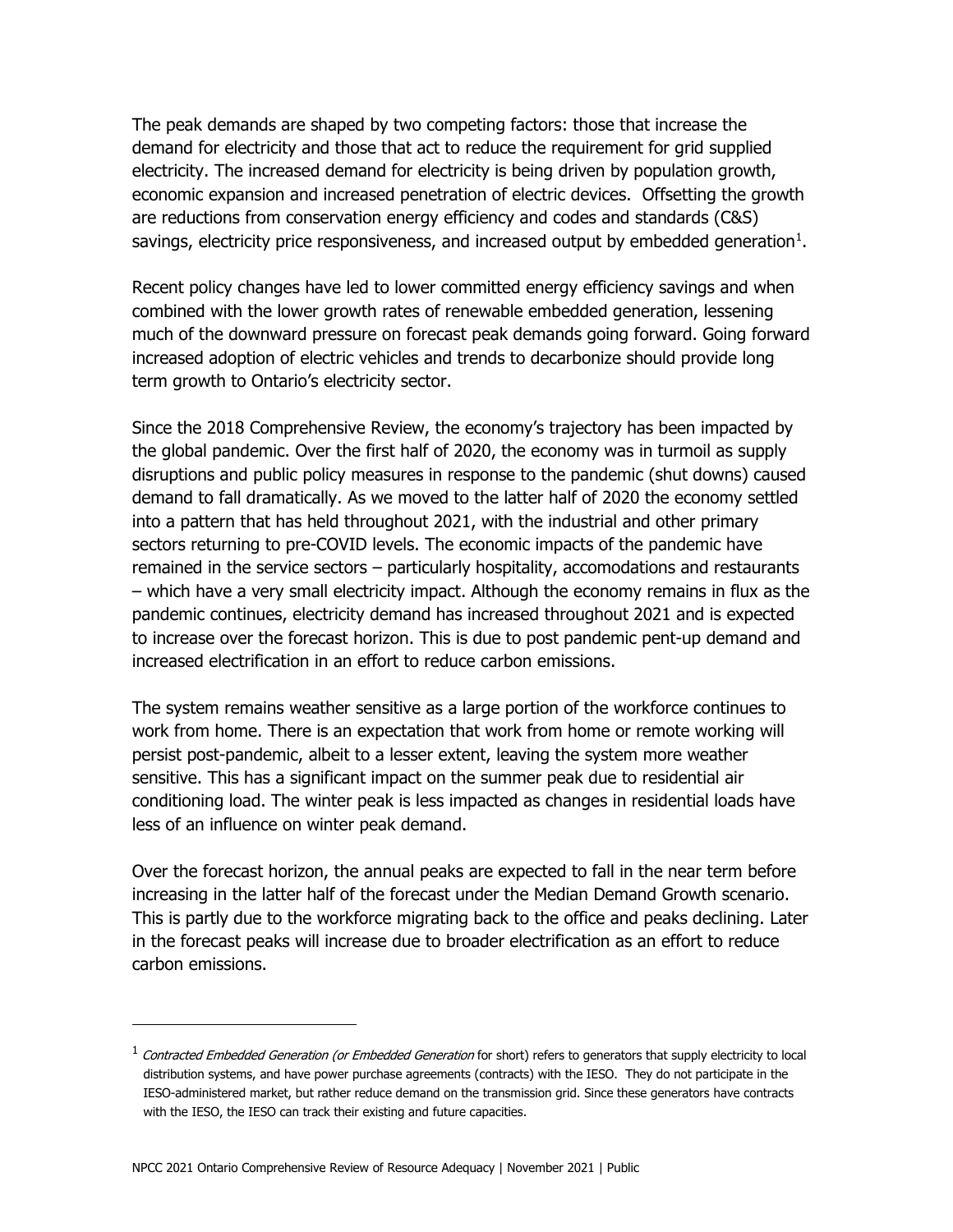Under the High Demand Growth scenario the winter and summer peaks follow a similar pattern to the Median Growth, as they are flat or declining in the near term before accelerating over the remainder of the forecast horizon.

The High Growth scenario is propelled by increased penetration of electric vehicles and strong growth in the mining sector.

In both the Median and High Growth forecasts, the effect of price-responsive loads reducing consumption on their own under the Industrial Conservation Initiative (ICI)<sup>[2](#page-11-0)</sup> are included. An estimate of an additional 1,300 MW of price-responsive demand is incorporated in the demand forecast. This is a result of price-responsive loads reducing on their own under the ICI.

Although point forecasts are presented for both the Median and High Demand Growth scenarios, each scenario has an associated "uncertainty" distribution which recognizes the variability of demand due to weather volatility.

#### **1.1.2 Resources Forecast**

Tables 1-5 and 1-6 compare the capacity of supply resources at the time of the summer and winter peak respectively for the current 2021 Comprehensive Review with the 2018 Comprehensive Review. This 2021 review assumes resource availability based on the available information for existing and planned resources. These values do not include distributed energy resources (DERs), except for those that participate in the IESOadministered markets.

| Year | 2018 Review | 2021 Review | <b>Difference</b> |
|------|-------------|-------------|-------------------|
| 2022 | 26,076      | 27,722      | 1,696             |
| 2023 | 25,638      | 26,884      | 1,246             |
| 2024 |             | 26,396      |                   |
| 2025 |             | 26,728      |                   |
| 2026 |             | 24,664      |                   |

|             | Table 1-5   Comparison of Available Resources Forecasts (MW) at Summer |
|-------------|------------------------------------------------------------------------|
| <b>Peak</b> |                                                                        |

<span id="page-11-0"></span><sup>&</sup>lt;sup>2</sup> Industrial Conservation Initiative (ICI) is a form of demand response that incents participating customers to reduce demand during peak periods. Customers who participate in the ICI, referred to as Class A, pay global adjustment costs based on their percentage contribution to the top five peak Ontario demand hours (i.e., peak demand factor) over a 12 month base period.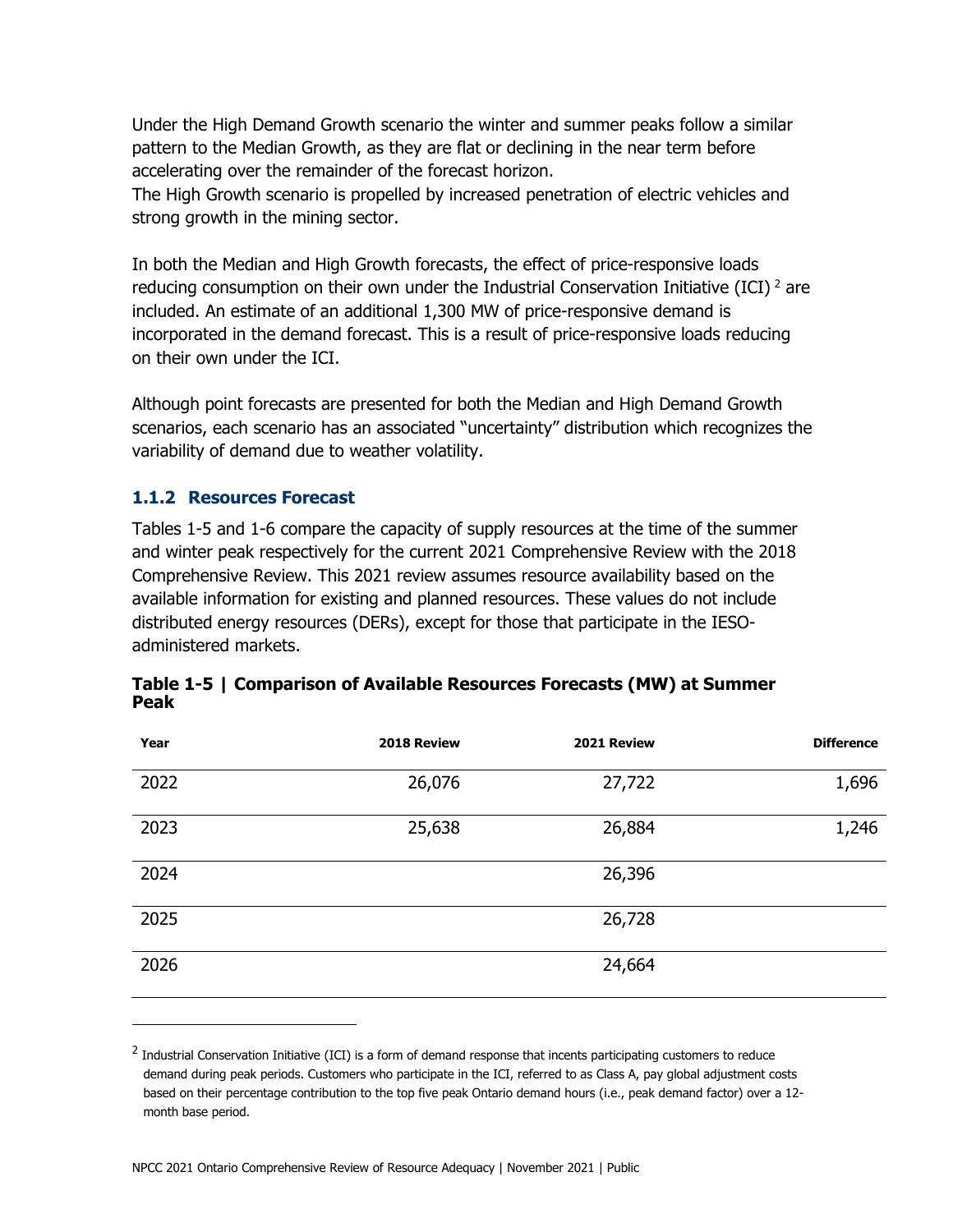| Year | 2018 Review | 2021 Review | <b>Difference</b> |
|------|-------------|-------------|-------------------|
| 2022 | 29,191      | 28,402      | $-789$            |
| 2023 | 27,846      | 27,387      | $-459$            |
| 2024 |             | 29,113      |                   |
| 2025 |             | 28,591      |                   |
| 2026 |             | 29,686      |                   |

#### **Table 1-6 | Comparison of Available Resources Forecasts (MW) at Winter Peak**

The differences in available resources between the 2021 Comprehensive Review and the 2018 Comprehensive Review, for overlapping periods, are primarily due to the factors below.

- Changes to nuclear outages and refurbishment schedules
- Pickering A NGS (1,030 MW) retirement delayed from 2022 to 2024
- Small changes to hydroelectric and demand response available capacity values at peak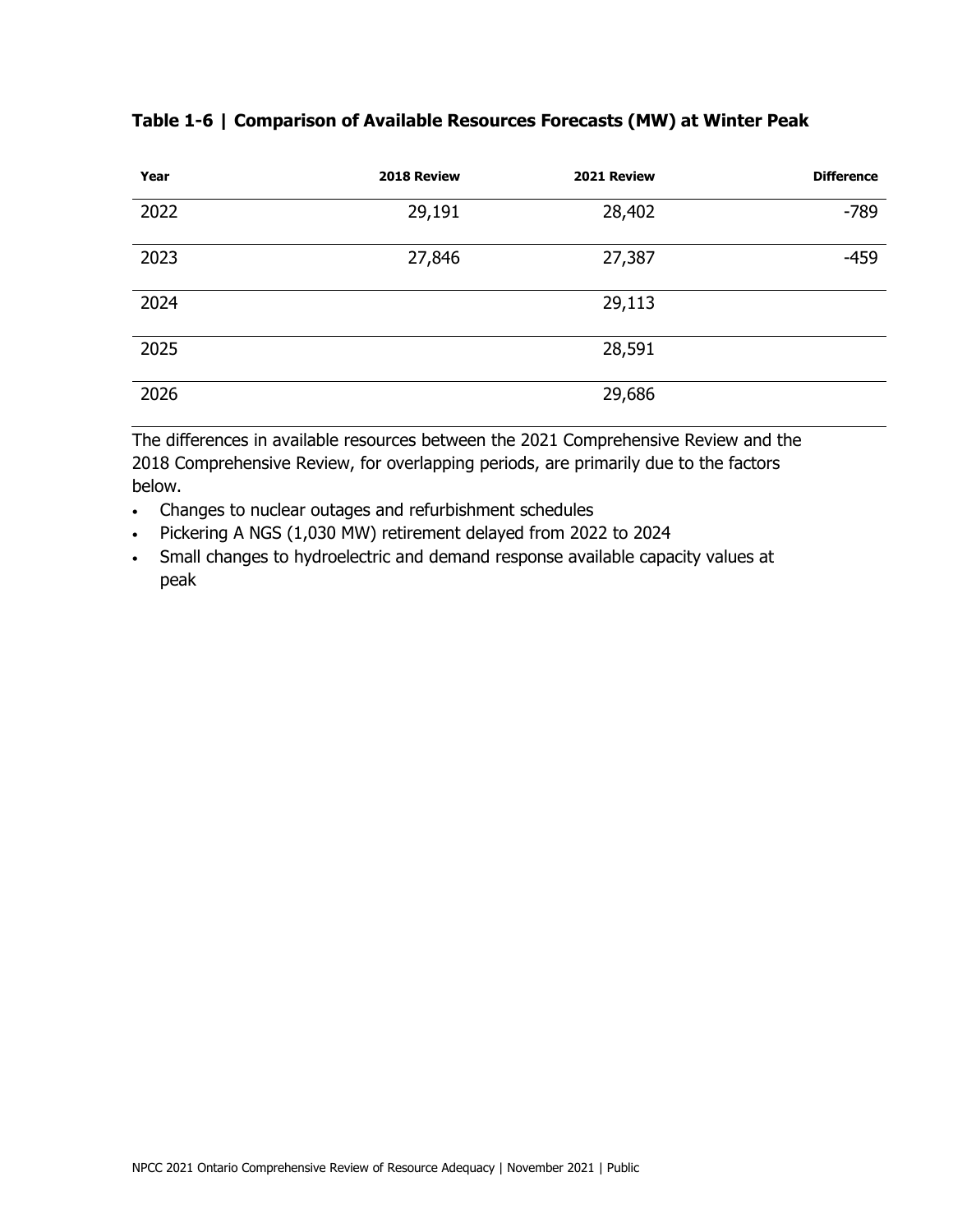## 2. Resource Adequacy Criterion

### 2.1 Criterion Statement and Application

The IESO uses the NPCC resource adequacy criterion from Directory #1 to assess the adequacy of resources in the Ontario Planning Coordinator Area:

"R4 Each Planning Coordinator or Resource Planner shall probabilistically evaluate resource adequacy of its Planning Coordinator Area portion of the bulk power system to demonstrate that the loss of load expectation (LOLE) of disconnecting firm load due to resource deficiencies is, on average, no more than 0.1 days per year.

R4.1 Make due allowances for demand uncertainty, scheduled outages and deratings, forced outages and deratings, assistance over interconnections with neighboring Planning Coordinator Areas, transmission transfer capabilities, and capacity and/or load relief from available operating procedures."

The IESO uses the Load Forecast Uncertainty (LFU) associated with the normal weather demand forecast for this assessment, which captures the variability of the weather scenario. The LFU is modelled through the use of probability distribution. Scheduled and forced outages/deratings to Ontario generators are assessed by considering submissions by generator owners, actual historic outage observations and more generalized outage factors.

Ontario's interconnections with Manitoba, Minnesota, Quebec, New York and Michigan and the resultant tie-benefits are used as needed, within the constraints of the inter-tie transfer capabilities and the most recent NPCC Tie Benefits Study<sup>[3](#page-13-0)</sup>.

Emergency operating procedures (EOPs) are used in the resource adequacy assessment if the existing and planned resources are not sufficient to meet the LOLE criterion. Table 2-1 summarizes the assumptions regarding the load relief from EOPs used when required in this study. For this study, all EOPs are applied in one block.

<span id="page-13-0"></span><sup>3</sup> NPCC [Review of Interconnection Assistance Reliability Benefits,](https://www.npcc.org/content/docs/public/library/publications/tie-benefits/rcc-approved-2019-december-16-tie-benefit-report.pdf) December 2019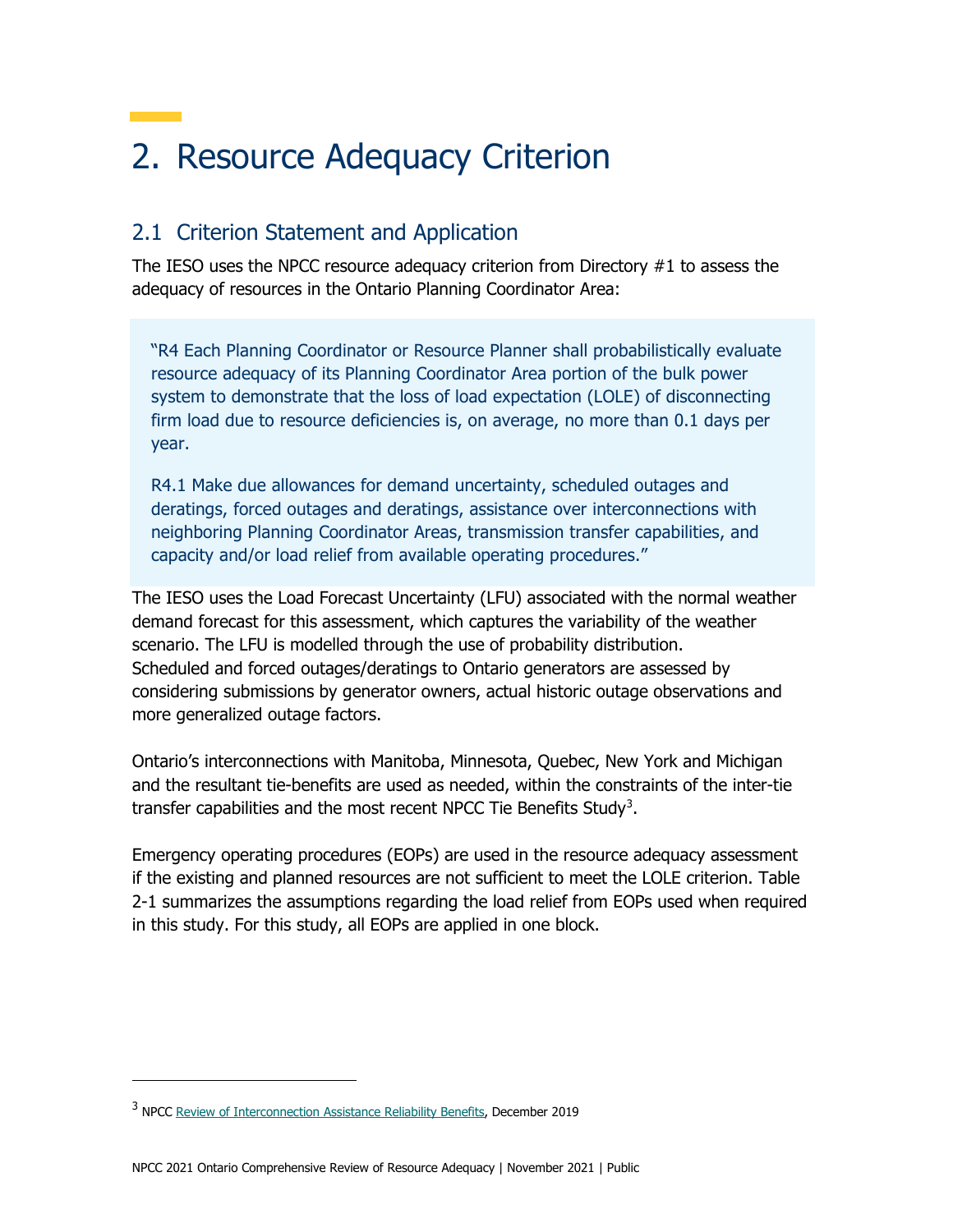#### **Table 2-1 | Emergency Operating Procedure Assumptions**

| <b>EOP Measure</b>           | EOP Impact (% of Demand) |
|------------------------------|--------------------------|
| <b>Public Appeals</b>        | 1.00                     |
| No 30-minute OR (473 MW)     | $0*$                     |
| No 10-minute OR (945 MW)     | $0*$                     |
| <b>Voltage Reductions</b>    | 1.94                     |
| <b>Aggregated Net Impact</b> | 2.94                     |

\*Although 30-minute and 10-minute operating reserve (OR) are included in this list of EOPs, the analysis does not impose a requirement to provide for OR since only loss of load events are being considered. Therefore, the net benefit of applying EOPs in the analysis excludes relaxation of OR requirements.

### 2.2 Resource Requirements to Meet the Criteria

The Ontario resource mix is well-balanced with a variety of fuel types. A diverse generation mix is important for resource adequacy and market efficiency, because it provides dispatch flexibility and reduced vulnerability to fuel supply contingencies. The expected installed capacity mix at the time of the summer peak for each year of the study period is listed in Table 2-2. Tables 2-3 and 2-4 show installed capacity summer peaks and winter peaks for the study period. These values do not include generators that operate within local distribution service areas (embedded generation), except for those that participate in the IESO-administered market. The resource forecast is based on information from the 2020 Annual Planning Outlook and the consideration of 250 MW of non-firm imports.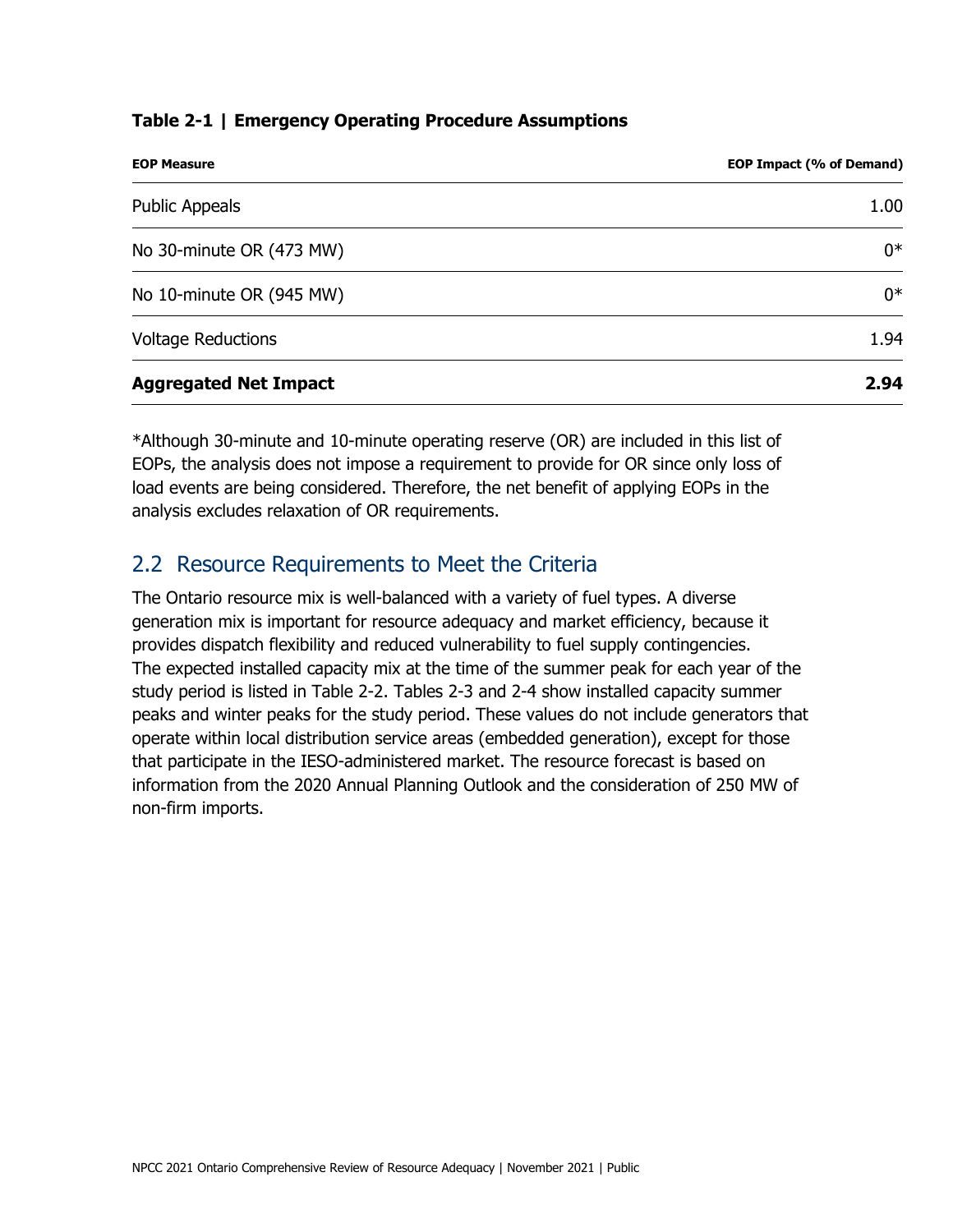|     | Table 2-2   Ontario Expected Installed Capacity Mix by Fuel Type (%) at Peak |  |  |  |
|-----|------------------------------------------------------------------------------|--|--|--|
| Day |                                                                              |  |  |  |

| <b>Fuel Type</b>       | 2022  | 2023  | 2024  | 2025  | 2026  |
|------------------------|-------|-------|-------|-------|-------|
| <b>Nuclear</b>         | 33.0% | 33.0% | 33.0% | 31.2% | 27.3% |
| Gas / Oil              | 26.5% | 26.5% | 26.5% | 27.2% | 28.8% |
| Hydroelectric          | 22.5% | 22.5% | 22.5% | 23.1% | 24.4% |
| Wind                   | 12.5% | 12.5% | 12.5% | 12.8% | 13.5% |
| <b>Biofuel</b>         | 0.7%  | 0.7%  | 0.7%  | 0.8%  | 0.8%  |
| Solar                  | 1.2%  | 1.2%  | 1.2%  | 1.2%  | 1.3%  |
| Demand Side Management | 3.6%  | 3.6%  | 3.6%  | 3.7%  | 3.9%  |

### **Table 2-3 | Installed Capacity at Summer Peak (MW)**

| <b>Fuel Type</b>        | 2022   | 2023   | 2024   | 2025   | 2026   |
|-------------------------|--------|--------|--------|--------|--------|
| Nuclear                 | 13,089 | 13,089 | 13,089 | 12,059 | 9,995  |
| Gas / Oil               | 10,515 | 10,515 | 10,515 | 10,515 | 10,515 |
| Hydroelectric           | 8,918  | 8,918  | 8,918  | 8,918  | 8,918  |
| Wind                    | 4,943  | 4,943  | 4,943  | 4,943  | 4,943  |
| <b>Biofuel</b>          | 296    | 296    | 296    | 296    | 296    |
| Solar                   | 478    | 478    | 478    | 478    | 478    |
| Demand Side Management  | 1,422  | 1,422  | 1,422  | 1,422  | 1,422  |
| <b>Total</b><br>_______ | 39,661 | 39,661 | 39,661 | 38,631 | 36,567 |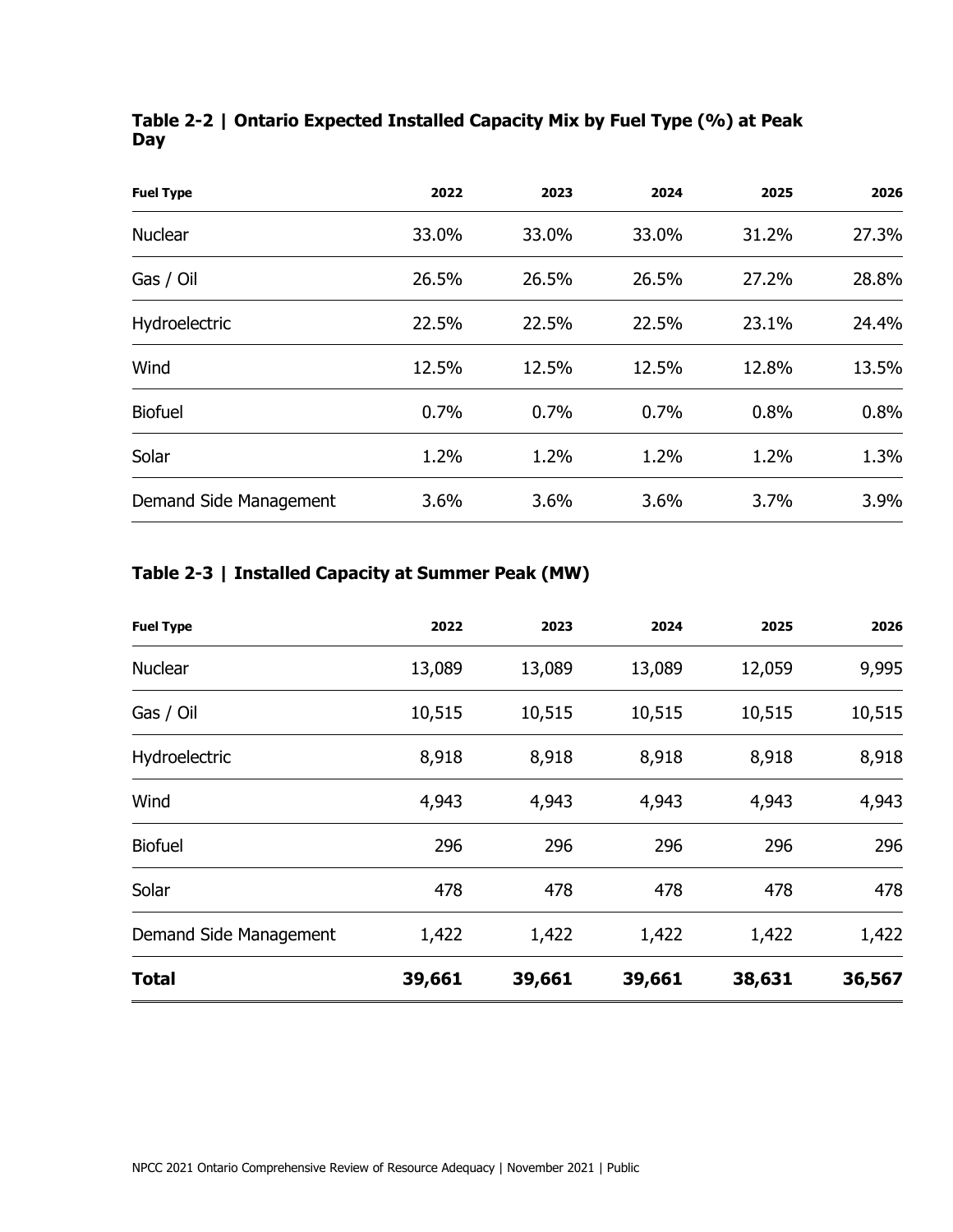| <b>Fuel Type</b>       | 2022   | 2023   | 2024   | 2025   | 2026   |
|------------------------|--------|--------|--------|--------|--------|
| <b>Nuclear</b>         | 13,089 | 13,089 | 12,574 | 12,059 | 9,995  |
| Gas / Oil              | 10,515 | 10,515 | 10,515 | 10,515 | 10,515 |
| Hydroelectric          | 8,918  | 8,918  | 8,918  | 8,918  | 8,918  |
| Wind                   | 4,943  | 4,943  | 4,943  | 4,943  | 4,943  |
| <b>Biofuel</b>         | 296    | 296    | 296    | 296    | 296    |
| Solar                  | 478    | 478    | 478    | 478    | 478    |
| Demand Side Management | 1,422  | 1,422  | 1,422  | 1,422  | 1,422  |
| <b>Total</b>           | 39,661 | 39,661 | 39,146 | 38,631 | 36,567 |

#### **Table 2-4 | Installed Capacity at Winter Peak (MW)**

#### **2.2.1 Resource Availability Considerations**

There are several modelling techniques employed to mitigate reliability impacts resulting from the proposed resource availability.

For existing thermal units EFORd for existing units are derived using a rolling five-year history of actual forced outages and derates. This ensures that nuclear, gas/oil and biofuel units' random derates and forced unavailability are represented in the MARS model.

Hydroelectric resources are modelled in MARS as capacity-limited and energy-limited resources. Minimum capacity, maximum capacity and monthly energy values are based on historical production and contribution values.

By the end of 2023, about 4,947 MW of grid-connected wind-powered generation is expected to be in-service in Ontario. The wind generation capacity contribution is discounted from the nameplate value and represented in the MARS study as a probabilistic model developed on a zonal basis.

There are two main demand management mechanisms in Ontario: Demand Response (DR) and Dispatchable Loads. In order to reflect reality of demand management programs, the IESO uses effective demand management values instead of gross values. The effective values are based on historical behaviours.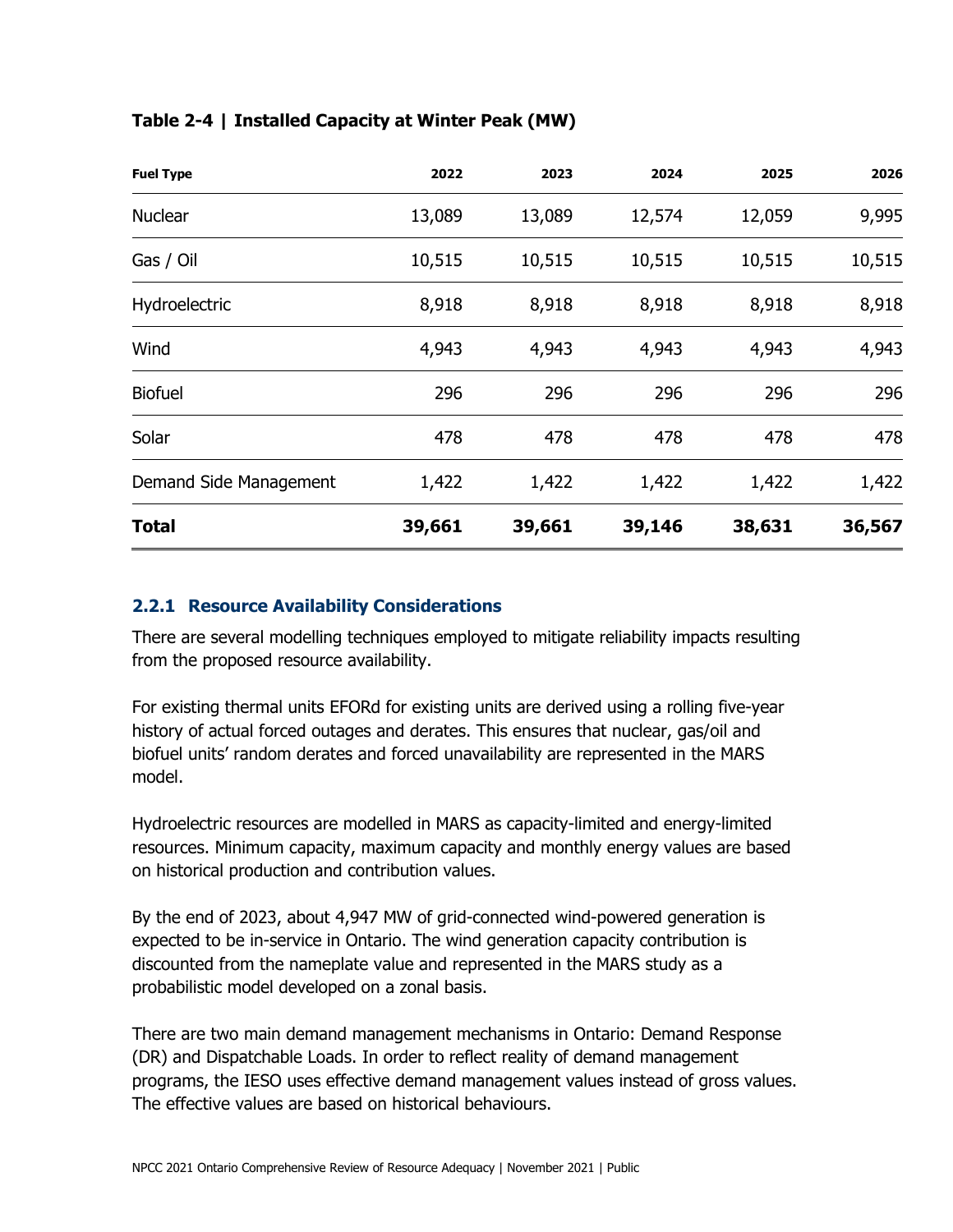Further details of capacity mix modelling and DR are provided in section 3.3 and Appendix A.3 and A.4.

Table 2-5 and Table 2-6 show expected available capacity at summer and winter peak for the study period. These values do not include generators that operate within local distribution service areas (embedded generation), except for those that participate in the IESO-administered market.

Resources considered in this review include all existing and planned resources expected to be in service during the review period. Planned resources include all committed projects under contract with the IESO.

Available resources are determined based on the following:

- 1. Historical median contribution of hydro resources during peak demand hours;
- 2. Total capacity available from thermal units (nuclear, gas, oil and biofuel) after discounting for seasonal derating;
- 3. Historical median contribution of wind and solar resources during the peak demand hours; and
- 4. Effective capacity of projected demand measure resources: DR and Dispatchable Loads
- 5. Outage schedules, including potential outages over the seasonal peak. The majority of outages that occur over the peak period are due to the refurbishment of nuclear generators, whose outages last two to three years per generator. The nuclear refurbishment schedule is shown in the Figure 2-1.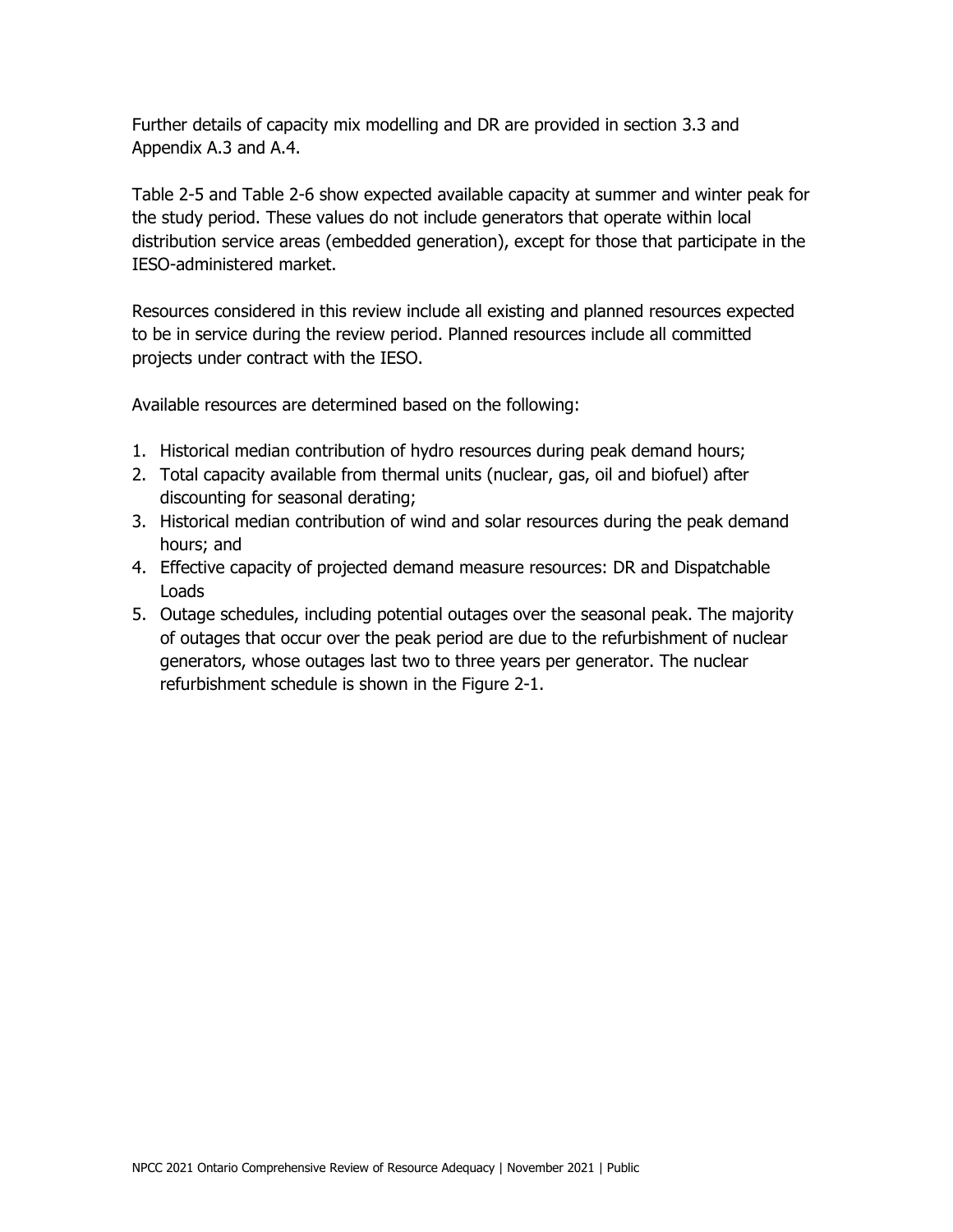|  | Table 2-5   Available Capacity at Summer Peak (MW) |
|--|----------------------------------------------------|
|--|----------------------------------------------------|

| <b>Fuel Type</b>                  | 2022   | 2023   | 2024             | 2025   | 2026             |
|-----------------------------------|--------|--------|------------------|--------|------------------|
| <b>Nuclear</b>                    | 10,404 | 9,626  | 9,138            | 9,510  | 7,406            |
| Gas / $Oil^*$                     | 9,440  | 9,440  | 9,440            | 9,440  | 9,440            |
| Hydroelectric                     | 6,202  | 6,202  | 6,202            | 6,202  | 6,202            |
| Wind                              | 751    | 751    | 751              | 751    | 751              |
| <b>Biofuel</b>                    | 288    | 288    | 288              | 288    | 288              |
| Solar                             | 66     | 66     | 66               | 66     | 66               |
| <b>DR</b>                         | 621    | 511    | 511              | 511    | 511              |
| Firm Imports $(+)/$ Exports $(-)$ | 0      | 0      | $\boldsymbol{0}$ | 0      | $\boldsymbol{0}$ |
| <b>Total</b>                      | 27,722 | 26,884 | 26,396           | 26,768 | 24,664           |

### **Table 2-6 | Available Capacity at Winter Peak (MW)**

| <b>Fuel Type</b>             | 2022   | 2023   | 2024             | 2025             | 2026             |
|------------------------------|--------|--------|------------------|------------------|------------------|
| <b>Nuclear</b>               | 8,943  | 7,428  | 9,154            | 8,632            | 9,727            |
| Gas / Oil                    | 10,180 | 10,180 | 10,180           | 10,180           | 10,180           |
| Hydroelectric                | 6,774  | 6,774  | 6,774            | 6,774            | 6,774            |
| Wind                         | 1,948  | 1,948  | 1,948            | 1,948            | 1,948            |
| <b>Biofuel</b>               | 288    | 288    | 288              | 288              | 288              |
| Solar                        | 0      | 0      | $\mathbf 0$      | 0                | $\boldsymbol{0}$ |
| DR                           | 770    | 770    | 770              | 770              | 770              |
| Firm Imports (+)/Exports (-) | $-500$ | 0      | $\boldsymbol{0}$ | $\boldsymbol{0}$ | $\boldsymbol{0}$ |
| <b>Total</b>                 | 28,402 | 27,387 | 29,113           | 28,591           | 29,686           |

NPCC 2021 Ontario Comprehensive Review of Resource Adequacy | November 2021 | Public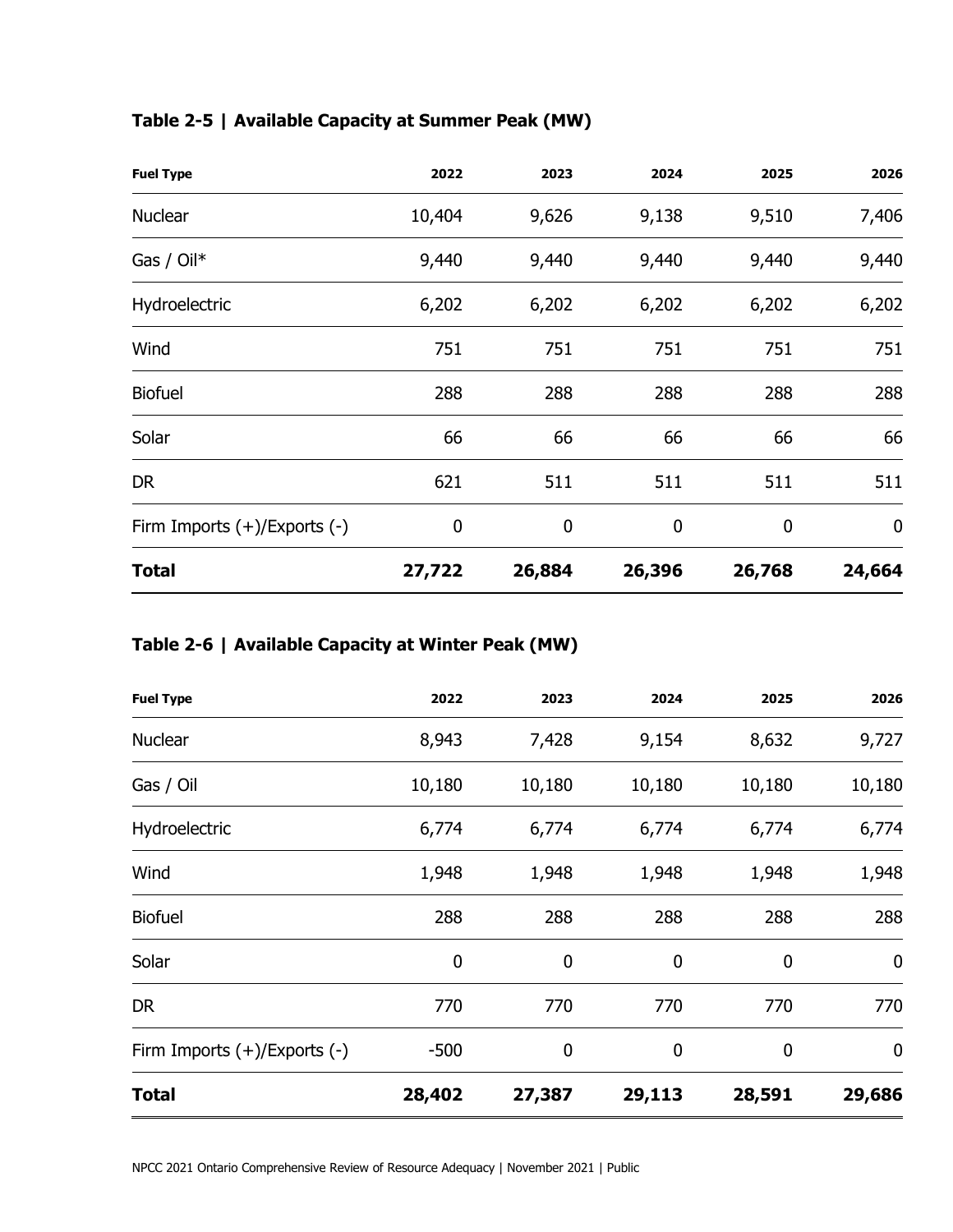

**Figure 2-1 | Nuclear Refurbishment and Projected End of Life Schedule**

#### **2.2.2 Firm Sales and Purchases**

As part of the electricity trade agreement between Ontario and Quebec, Ontario will supply 500 MW of capacity to Quebec each winter from December to March until 2023 and Quebec will provide Ontario a total of 500 MW of capacity in the summer months (June to September) to be exercised, when needed, any time before September 30, 2030. This summer capacity was not relied upon in this Comprehensive Review.

#### **2.2.3 Non-firm Imports**

The IESO is including non-firm imports in resource adequacy assessments starting in 2021. The decision to use non-firm imports resulted from our [Reliability Standards Review](https://www.ieso.ca/en/Sector-Participants/Engagement-Initiatives/Engagements/Completed/Reliability-Standards-Review)  [Engagement](https://www.ieso.ca/en/Sector-Participants/Engagement-Initiatives/Engagements/Completed/Reliability-Standards-Review) concluded in April 2021. This review includes about 250 MW of non-firm imports in the summer and about 240 MW in the winter, as compared to zero in the previous reviews. Moving forward, the IESO plans to update the non-firm import capacity assumption using the most recent four years of data.

#### 2.3 Requirements to Determine Resource Adequacy Needs

The IESO's resource adequacy criterion is defined in the [Ontario Resource and](https://www.ieso.ca/-/media/Files/IESO/Document-Library/Market-Rules-and-Manuals-Library/market-manuals/connecting/IMO-REQ-0041-TransmissionAssessmentCriteria.pdf)  [Transmission Assessment Criteria](https://www.ieso.ca/-/media/Files/IESO/Document-Library/Market-Rules-and-Manuals-Library/market-manuals/connecting/IMO-REQ-0041-TransmissionAssessmentCriteria.pdf) and confirms that "to assess the adequacy of resources in Ontario, the IESO uses the NPCC resource adequacy design criterion."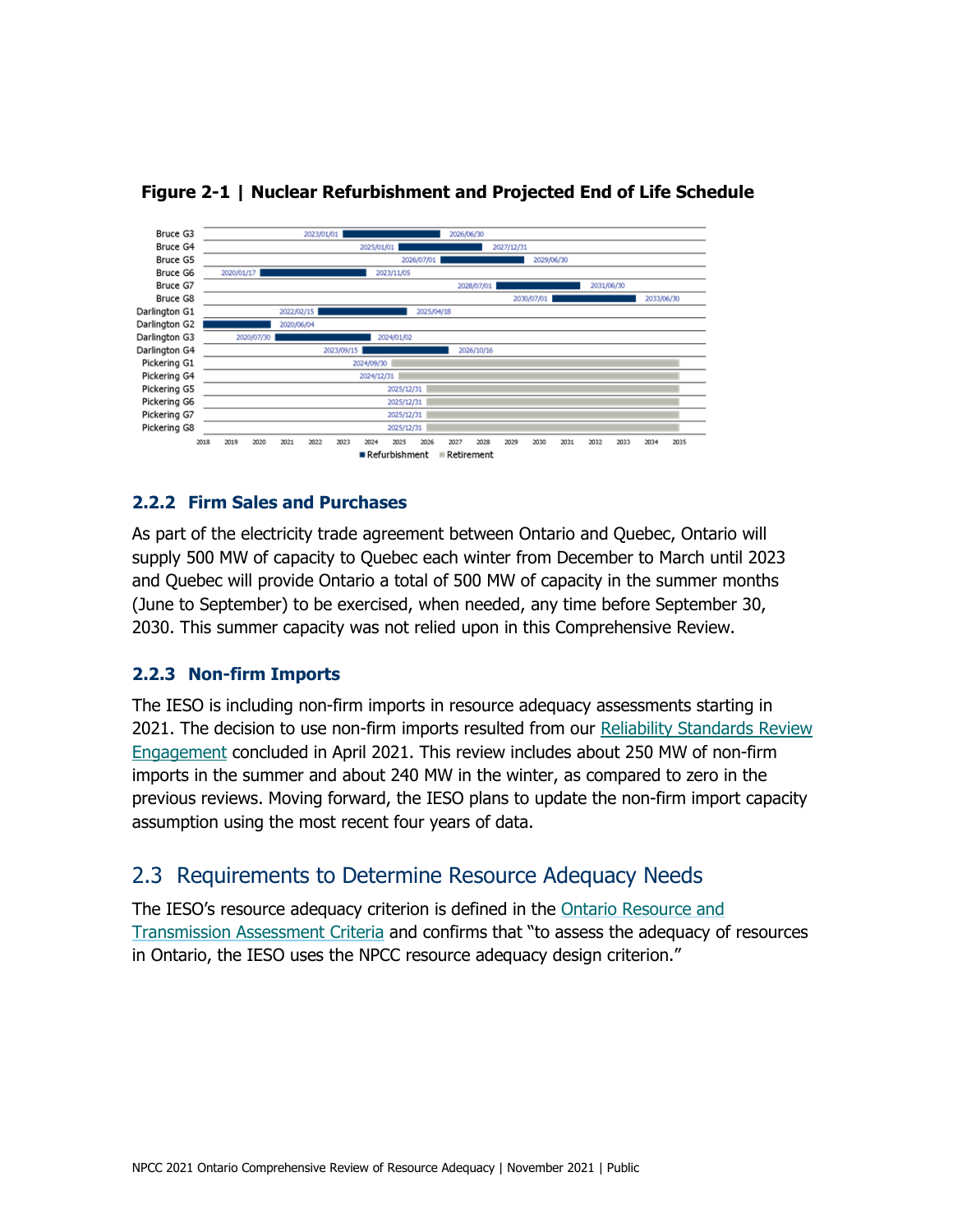## 3. Resource Adequacy Assessment

The resource adequacy probabilistic assessment is performed using GE-MARS. The following inputs were used:

- Median and high demand growth forecast and associated (LFU);
- Forecast of available resources and existing EOPs;
- Planned outage schedules submitted by market participants;
- EFORd for thermal units derived using historical generator performance data; and
- Transmission limits of major interfaces connecting different zones.

The above inputs are described in greater detail in Appendix A of this report.

#### 3.1 Assessment Results

The results for the Median and High Demand Growth scenarios are presented in Tables 3.1 and 3.2 and show that the NPCC LOLE criterion is satisfied.

To satisfy the NPCC criterion, the use of 70 MW of tie benefits will be required for 2022. The NPCC criterion is satisfied for 2023 to 2025 with existing and planned resources. For 2026, the use of 1,400 MW of tie benefits will be required to satisfy the criterion.

For the High Demand Growth scenario, the NPCC criterion is satisfied for 2023 and 2024 with existing and planned resources. For 2022, 2025 and 2026 tie benefits of up to 70, 1,400 and 3,400 MW respectively are required to meet the LOLE criterion.

#### **Table 3-1 | Annual LOLE Values for Median Demand Forecast**

|                                | 2022   | 2023   | 2024   | 2025   | 2026   |
|--------------------------------|--------|--------|--------|--------|--------|
| Median Demand Forecast<br>(MW) | 22,580 | 22,110 | 21,772 | 22,033 | 22,348 |
| <b>Available Resources</b>     | 27,772 | 26,884 | 26,396 | 26,768 | 24,664 |
| Tie Benefits (MW)              | 70     | 0      | 0      | 0      | 1,400  |
| LOLE (days/year)               | 0.10   | 0.07   | 0.06   | 0.07   | 0.10   |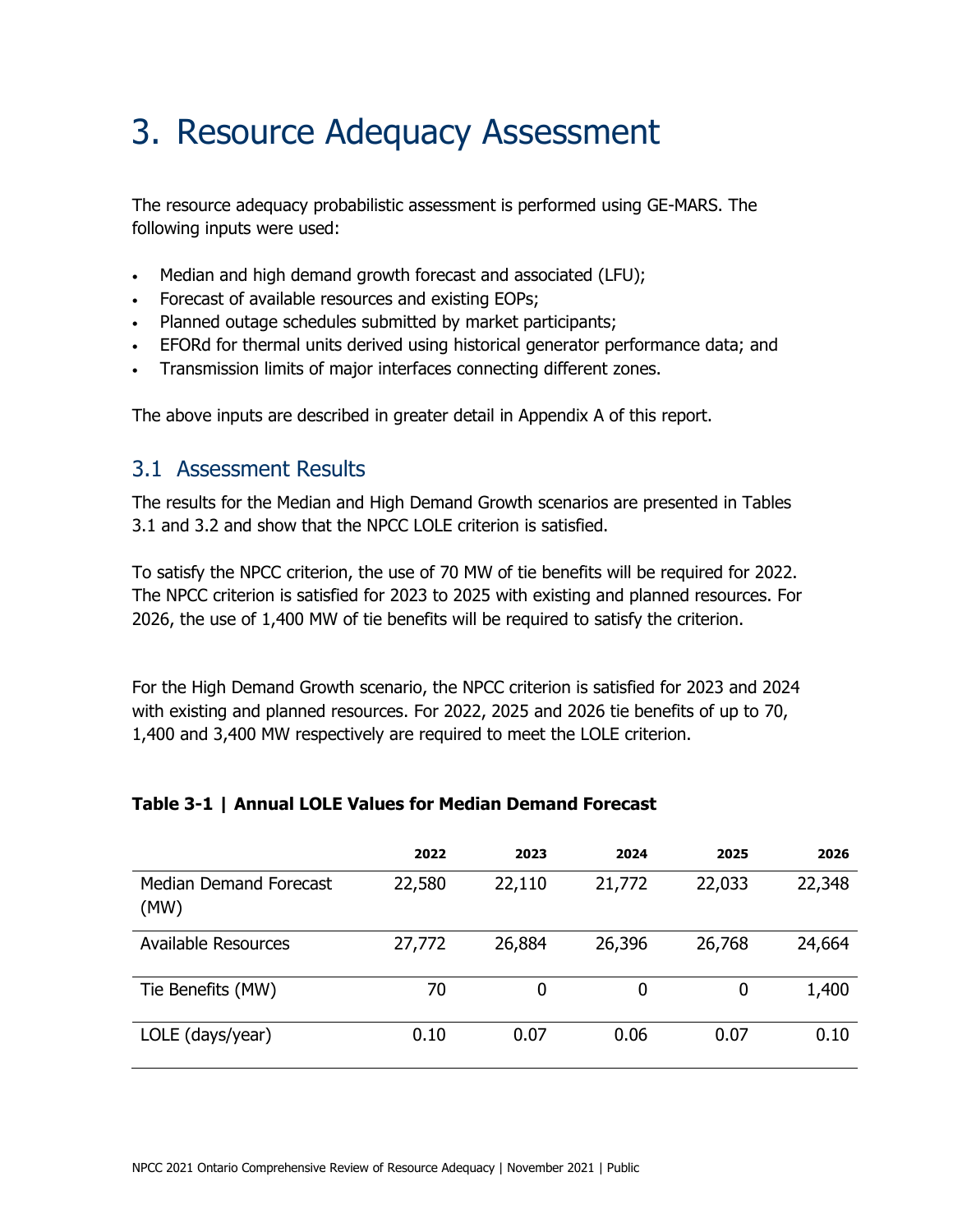|                                     | 2022   | 2023   | 2024   | 2025   | 2026   |
|-------------------------------------|--------|--------|--------|--------|--------|
| <b>High Demand Forecast</b><br>(MW) | 22,580 | 22,454 | 22,459 | 22,686 | 22,934 |
| <b>Available Resources</b>          | 27,772 | 26,884 | 26,396 | 26,768 | 24,664 |
| Tie Benefits (MW)                   | 70     | 0      | 0      | 1,400  | 3,400  |
| LOLE (days/year)                    | 0.10   | 0.08   | 0.03   | 0.10   | 0.10   |

#### **Table 3-2 | Annual LOLE Values for High Demand Forecast**

### 3.2 Demand and Resource Uncertainties

As in any system adequacy forecast, there are inherent uncertainties related to demand and resources, which include changes to demand forecast drivers, adjustments to generation resource availability, conservation or demand response, and import or tie benefits support. The IESO assesses system adequacy and uncertainities from near to long term, andhas various ways to mitigate these uncertainties and address needs.

Every quarter, looking out 18 months into the future, the IESO assesses the near term adequacy and reliability of Ontario's system integrating the generator and transmission outage plans of market participants. If resource needs arise, the IESO possesses a range of options to address the needs, including coordinating outages outside the peak load seasons or periods of potential capacity shortages, the reliance on non-firm imports, and through acquisition of short-term capacity via annual capacity auctions held in December of each year.

In December 2020, the IESO held its first capacity auction securing 992 MW of capacity from resources including generation, imports, storage, and DR. The target capacities for the December 2021 capacity auction will be 1,000 MW for the summer 2022 obligation period, and 500 MW for the winter 2022/2023 obligation period as announced in the IESO's 2021 [Annual Acquisition Report.](https://ieso.ca/-/media/Files/IESO/Document-Library/planning-forecasts/aar/Annual-Acquisition-Report-2021.ashx)

Beyond the 18 month horizon, the IESO performs resource assessments and identifies resource shortfalls in its Annual Planning Outlook (APO) over a 20-year horizon. The Annual Acquisition Report (AAR) translates planning and operational information, such as the forecasts outlined in the APO and bulk and regional plans, into a series of procurement and market activities designed to meet the needs identified.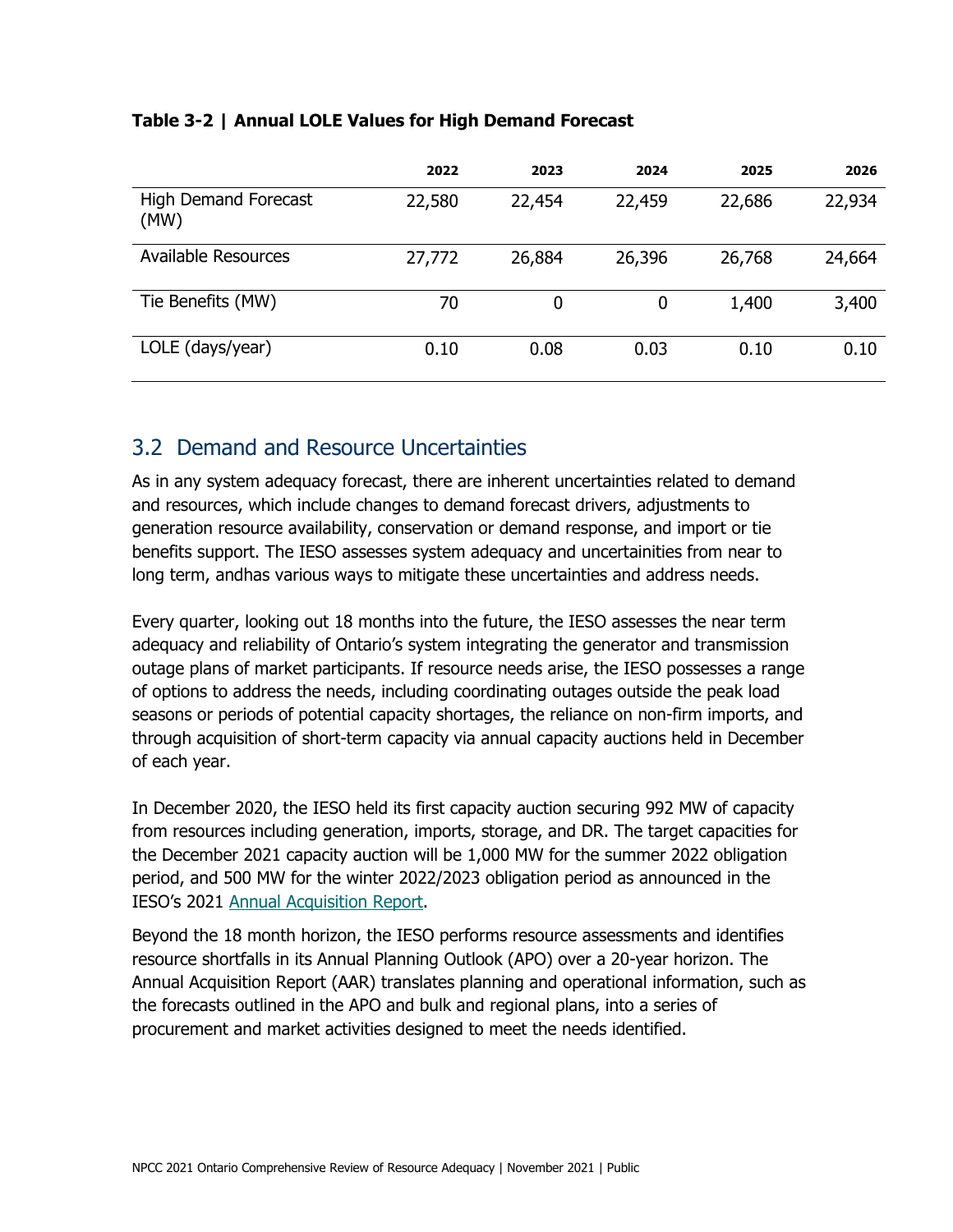These activities include the evolution and expansion of the capacity auction, and a series of competitive procurements to secure resources to meet resource adequacy over all horizons. The IESO will initiate an RFP for up to 750 MW in late 2021 with a three-year commitment period beginning in 2026, to address adequacy needs. The IESO intends to launch an RFP for at least 1,000 MW in fall 2022 for a commitment period of at least seven years.

The most recent NPCC Tie Benefits study indicates a range of estimated tie benefit potential of 3,663 MW to 3,789 MW. For this review, 1,600 MW of tie benefits were used to meet the criterion for 2026 under Median Demand Growth scenario.

### 3.3 Resource Adequacy Studies Conducted Since Last Area Review

In addition to the Interim Revivews of Resource Adequacy that were submitted in 2019 and 2020, the IESO conducts several other studies of resource adequacy.

The 18-Month Outlook presents the IESO's assessment of the reliability of the Ontario electricity system over the short term. This quarterly publication identifies whether the existing and proposed generation and transmission facilities are adequate to meet Ontario's needs over the next 18-months.

The APO forecasts over a 20-year time horizon and includes outlooks for demand, resource adequacy, and transmission, and is published to guide investment decisions and market development. The outlook also includes reserve margin requirements to meet the NPCC reliability criterion of an annual loss of load expectation (LOLE) of 0.1 days/year.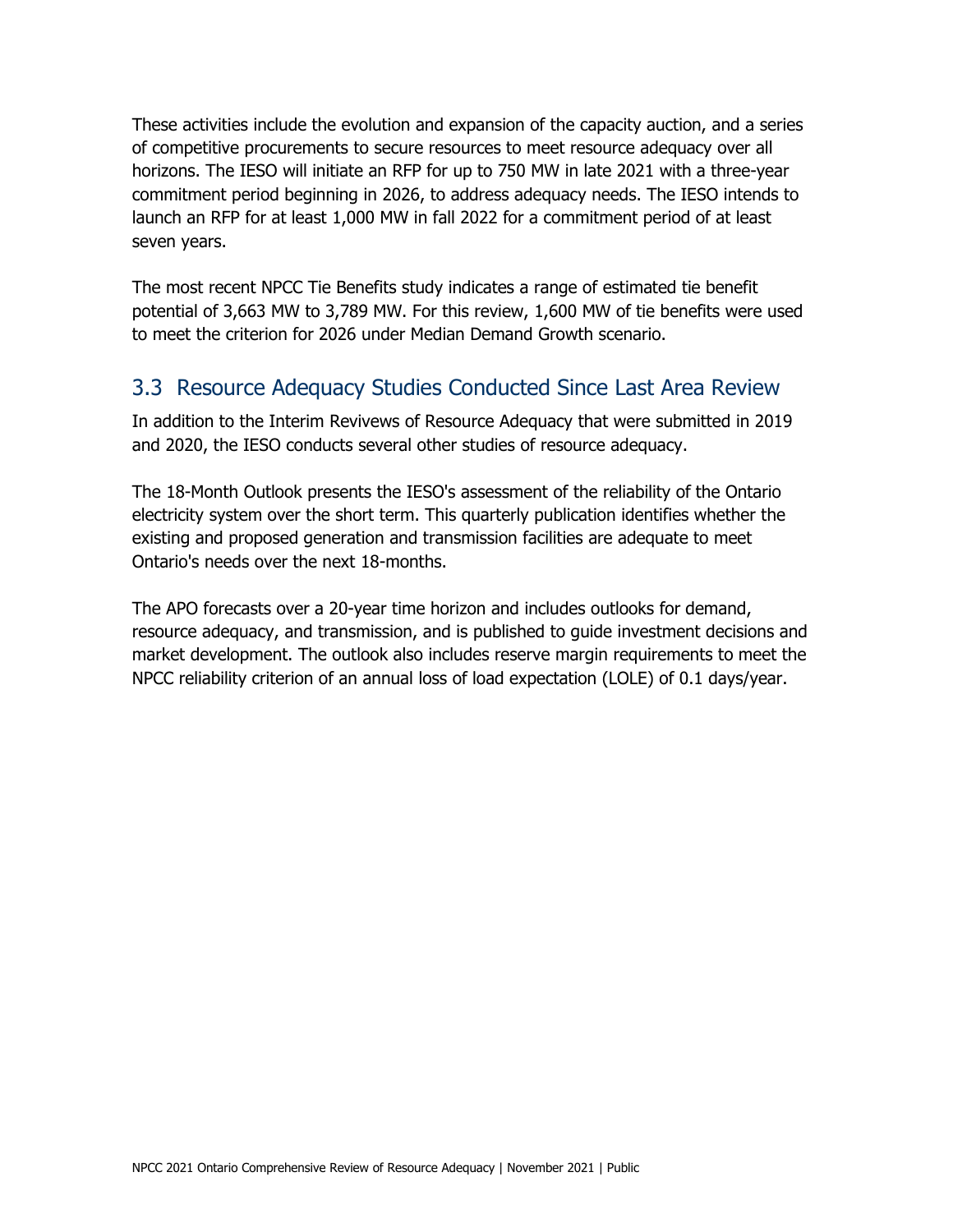### 3.4 Reliability Impacts Due to Environmental Regulations and Fuel Supply Issues

#### **3.4.1 Environmental Regulations**

On November 29, 2018, Ontario released the ["Made-in-Ontario Environment Plan"](https://www.ontario.ca/page/made-in-ontario-environment-plan), committing to reduce GHG emissions to 30 per cent below 2005 levels by 2030, in line with the Federal Government's Paris Agreement commitments. In order to achieve this commitment, industry performance standards have been proposed to regulate large emitters.

Starting January 1, 2022, Ontario will adopt a new pricing scheme under the Emissions Performance Standards (EPS) program, which will regulate GHG emissions from large industrial facilities by setting thresholds that those facilities are required to meet. The EPS program sets a threshold allowance of 370 tonnes CO2e/GWh for existing generators, and 0 tonnes CO2e/GWh for any new-build generators. Generators emitting above their allowance pay the federal carbon price on those emissions, currently  $$40/t$ onne CO<sub>2</sub>e, and set to increase linearly to  $$170$ /tonne CO<sub>2</sub>e by 2030. Generators emitting below their allowance receive credits that can be used in future years to offset emissions, or can be sold to other large emitters. Ontario's natural gas fleet currently has an average emissions factor of approximately 420 tonnes CO<sub>2</sub>e/GWh, which means on average, and with a threshold allowance of 370 tonnes  $CO<sub>2</sub>e/GWh$ , the Ontario fleet only pays for a fraction of what it is emitting (50 tonnes  $CO<sub>2</sub>e/GWh$ , or about 12%). This threshold allowance was implemented to lessen carbon policy impacts on inter-jurisdictional electricity trade, but also with the consequence of lowering price driven consumption behaviour among ratepayers when these fractional costs are passed along. Since emissions deterents, for the most part, are price driven at this time, environmental regulation risk and the potential for gas generation on-peak capability reductions is deemed low.

For existing environmental regulations and issues, generators provide to the IESO their expected seasonal derates and these are modelled in MARS.

#### **3.4.2 Fuel Supply and Transportation Considerations**

Supply to Ontario's gas fleet is strong, with many gas generation suppliers holding firm supply and transportation contracts. Considering Ontario's gas-pipeline infrastructure and history of coordinated gas-electric operations, it is not expected that Onatrio's gas generators will experience any material fuel supply constraints within the study period.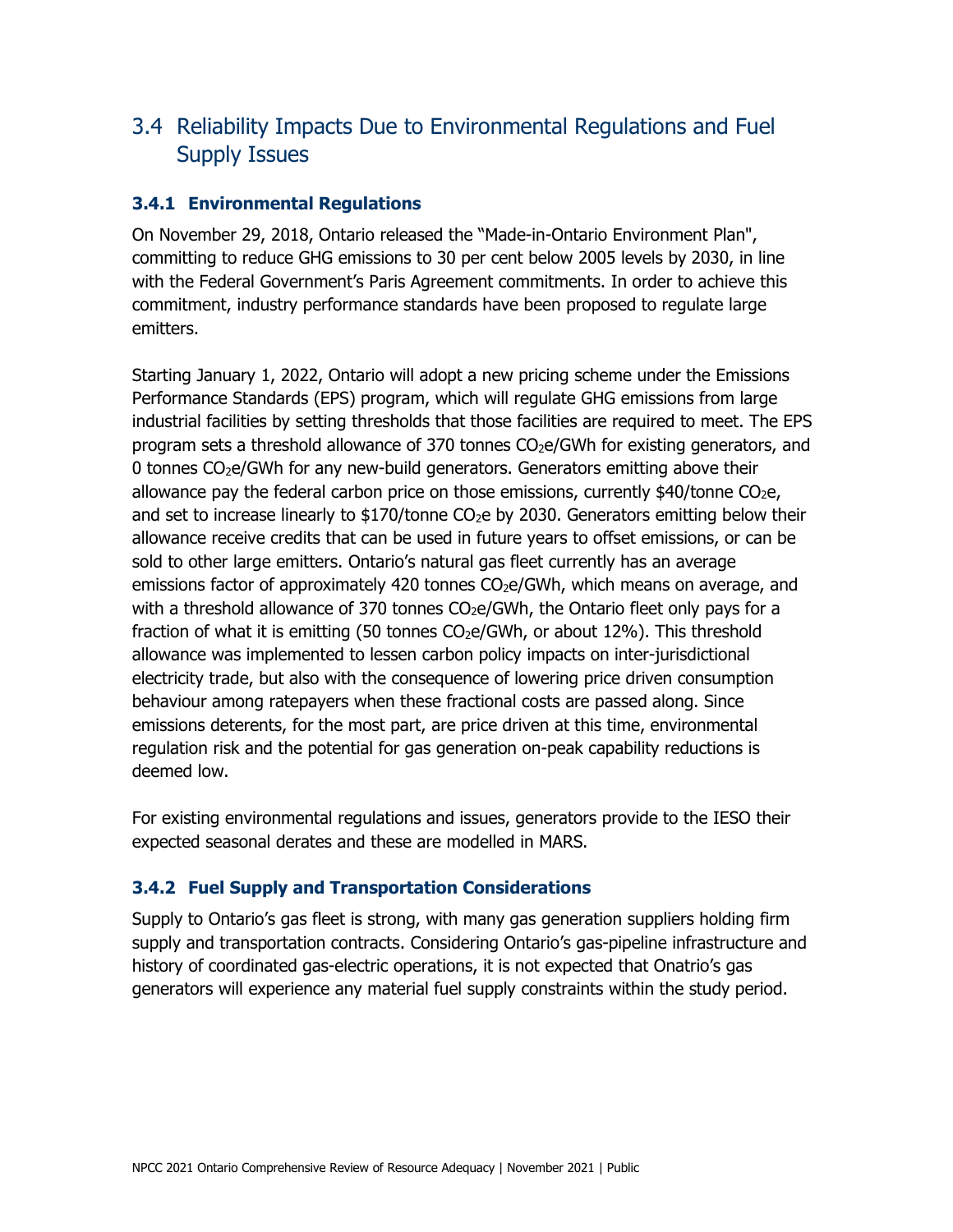- Over 30% of Ontario's gas-fired power generation is located near the Dawn Storage Hub<sup>[4](#page-24-0)</sup>, which provides adequate storage capacity for Ontario's winters with robust access to US NE gas supply. Many of Ontario's gas generators have access to, and make use of this storage, for balancing any unexpected changes to operation.
- In addition to Dawn, Ontario is also supplied by the TCPL mainline. These generators make up about 40% of the Ontario's gas-fired generation, including Napanee GS, and Lennox GS which has dual-fuel gas/oil capability.

Based on the above, the impact on resource adequacy is considered low and no further reductions in the on-peak capability of gas generation are simulated for this study to account for fuel supply and transportation risks.

### 3.5 Mitigation Measures for Environmental Regulations and Fuel Supply Issues

As described in Section 3.4, the reliability impacts of environmental regulations and fuel supply issues are both low. As a result, no mitigation measures were simulated for this study. To mitigate fuel supply issues, Ontario's generation includes dual fuel capability at Lennox GS which accounts for about 20% of the gas-fired generation fleet. This generator maintains sufficient oil supply on site in winter for over a week of day-round operation.

<span id="page-24-0"></span><sup>&</sup>lt;sup>4</sup> More information on the Dawn Storage Hub is available at[: https://www.enbridgegas.com/storage-transportation/doing](https://www.enbridgegas.com/storage-transportation/doing-business-with-us/our-dawn-facility)[business-with-us/our-dawn-facility](https://www.enbridgegas.com/storage-transportation/doing-business-with-us/our-dawn-facility)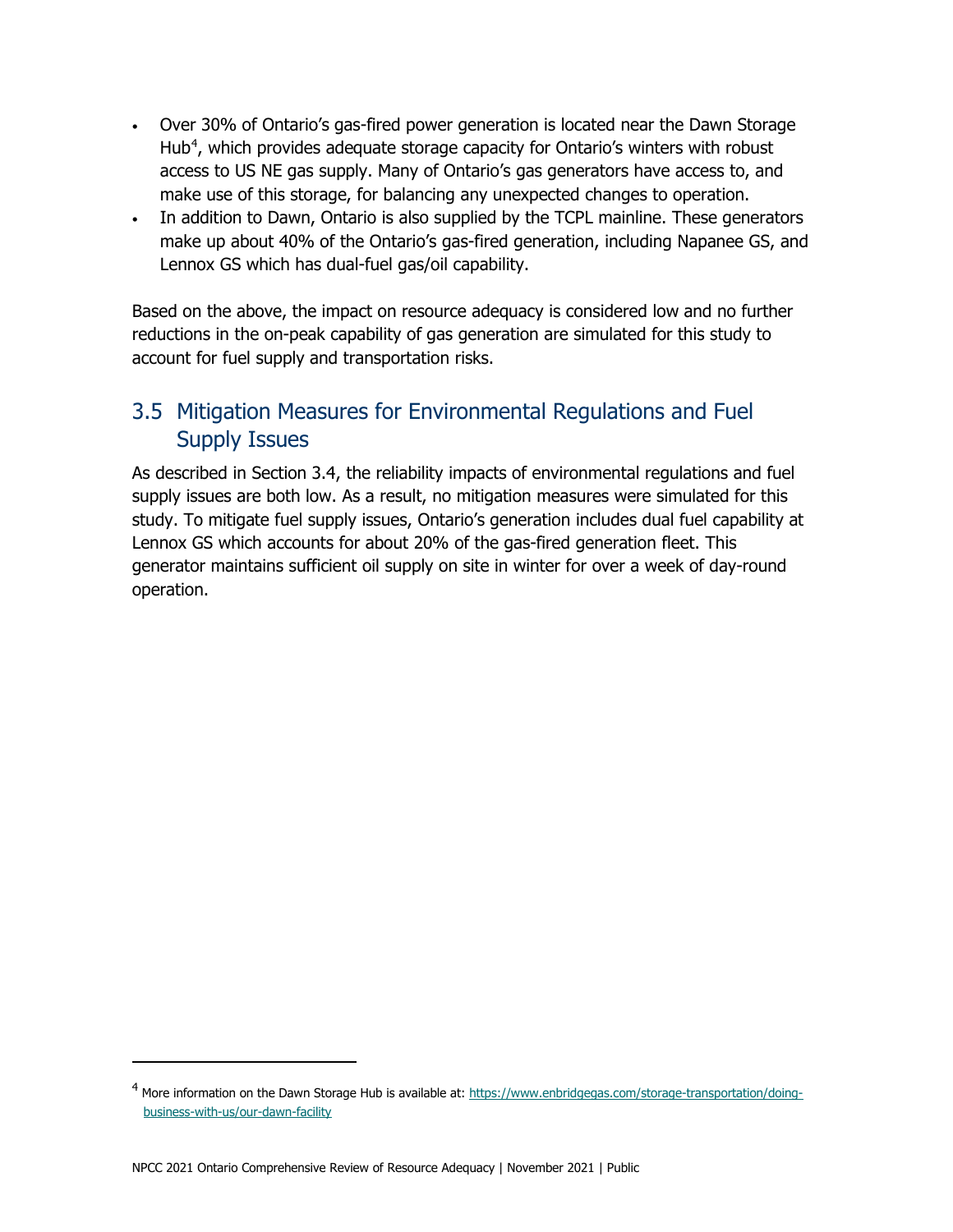## Appendix A – DESCRIPTION OF RESOURCE RELIABILITY MODEL

### A.1 MARS Program

For the purposes of this study, the IESO used the Multi-Area Reliability Simulation (MARS) program. The MARS program is capable of performing the reliability assessment of a generation system composed of a number of interconnected areas and/or zones that can be grouped into pools.

A sequential Monte Carlo simulation forms the basis for MARS. In this simulation, a chronological system evolution is developed by combining randomly generated operating states for the generating units with inter-zone transfer limits and hourly chronological loads. Consequently, the system can be modelled in great detail with accurate recognition of random events, such as equipment failures, as well as deterministic rules that govern system operation. Various measures of reliability can be reported using MARS, including the Loss of Load Expectation for various time frames. The use of Monte Carlo simulation allows for the calculation of probability distributions, in addition to expected values, for various reliability indices. These values can be calculated both with and without load forecast uncertainty. The MARS program probabilistically models uncertainty in forecast load and generator unit availability. The program calculates LOLE values and can estimate the expected number of times various emergency operating procedures would be implemented in each zone and pool.

The first step in calculating the reliability indices is to compute the zone margins on an isolated basis for each hour, by subtracting the load for the hour from the total available capacity in the hour. If a zone is at a positive or zero margin, it has sufficient capacity to meet its load. If the zone margin is negative, the load exceeds the capacity available to serve it, and the zone is in a potential loss-of-load situation. If there are any zones that have negative margins after the isolated zone margins are adjusted for curtailable contracts, the program attempts to satisfy these deficiencies with capacity from zones that have positive margins. There are two ways for determining how the reserves from zones with excess capacity are allocated among the zones that are deficient. In the first approach, the user specifies the priority order in which deficient zones receive assistance from zones with excess resources. The second method shares the available excess resources among deficient zones in proportion to the size of their shortfalls. Priorities within pools, as well as among pools, can also be modelled. The IESO uses the first approach.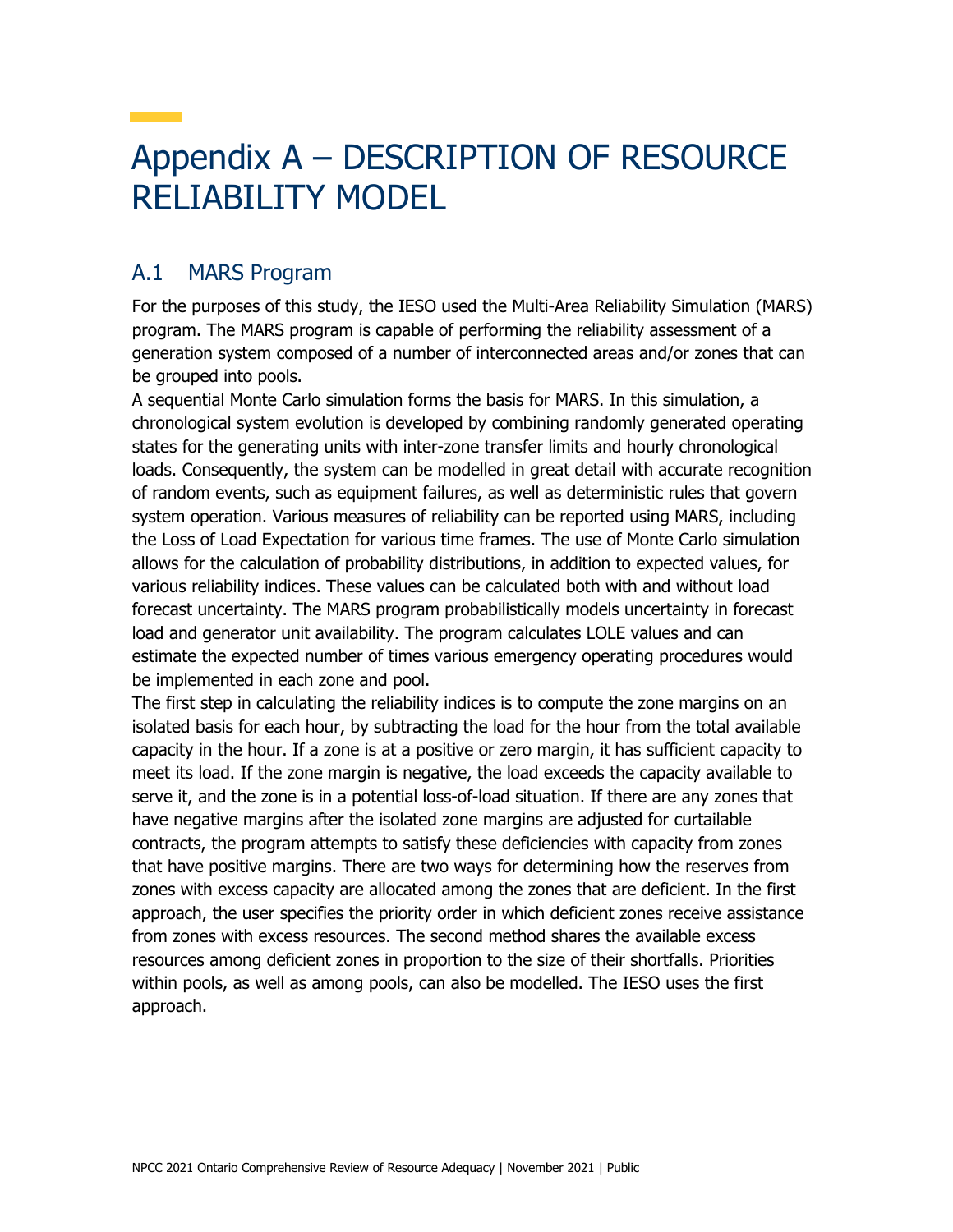### A.2 Load Model

The IESO uses a multivariate econometric model to produce the electricity demand forecast. The forecast is composed of hourly demand for Ontario and its 10 zones. The model uses three broad sets of forecast drivers: calendar variables, weather effects and economic and demographic variables. The forecast also accounts for conservation, price impacts and embedded generation.

Weather is represented by a Monthly Normal weather scenario which uses the last 31 years of historical weather data to generate typical or average monthly weather. This approach results in a monthly peak demand with a 50/50 probability of being exceeded. This methodology is in lieu of using a base year to scale the forecast demand shape. A measure of uncertainty in demand due to weather variability is used in conjunction with the Normal weather scenario to generate a distribution of possible demand outcomes. In the MARS program, demand is modelled as an hourly profile for each day of each year of the study period. An allowance for LFU is also modelled.

LFU arises due to variability in the weather conditions that drive future demand levels. LFU is modelled in MARS through the use of probability distributions. These distributions are derived from observed historical variation in weather conditions that are known to affect demand including temperature, humidity, wind speed and cloud cover. Provincewide LFU distributions are developed for every month of the year and applied to all 10 transmission zones.

The economic drivers are generated using a consensus of publicly available provincial forecasts, along with economic forecasts from service providers. Demographic projections are publicly available from the Ontario's Ministry of Finance.

The demand forecast accounts for the impacts of embedded generation. Capacity projections based on projected generation are combined with historical production functions to generate estimated hourly output. This information is then applied to the demand forecast to determine the need for grid-supplied electricity.<sup>[5](#page-26-0)</sup>

### A.3 Demand Side Resources

There are two main demand management mechanism at the IESO that are modelled as resources: Demand Response (DR) and Dispatchable Loads. Resources with capacity obligation are required to be available for curtailment during times of system need. Dispatchable Loads are loads that bid into the market and are dispatched economically like other resources without participating in the Demand Response Auction.

<span id="page-26-0"></span><sup>&</sup>lt;sup>5</sup> More details on load modelling are described in the IESO document titled "Demand Forecast Methodology" (https://ieso.ca/-/media/Files/IESO/Document-Library/planning-forecasts/apo/APO-Demand-Forecast-Methodology.ashx).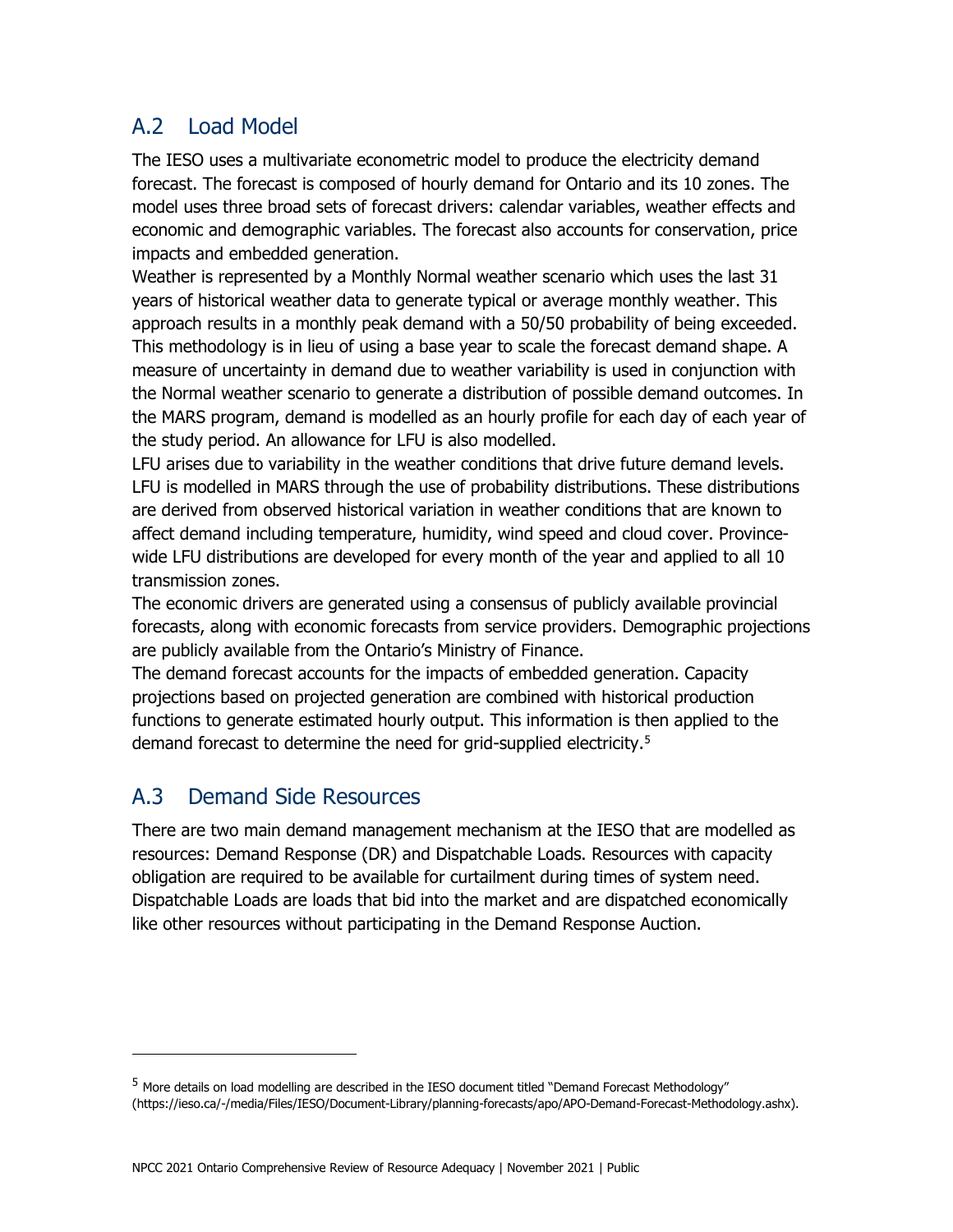| Year | <b>Gross Demand Management (MW)</b> | <b>Effective Demand Management (MW)</b> |
|------|-------------------------------------|-----------------------------------------|
| 2022 | 1,429                               | 621                                     |
| 2023 | 1,422                               | 511                                     |
| 2024 | 1,422                               | 511                                     |
| 2025 | 1,422                               | 511                                     |
| 2026 | 1,422                               | 511                                     |

#### **Table A-1 | Demand-Side Management Assumptions**

The IESO treats DR as a resource. As such, to maintain consistency, the impacts of DR programs are added back to the historical data when forecasting demand. Effective values of DR programs are used in MARS to reflect dependable capacity.

Effective capacity available from Dispatchable Loads is determined based on historical capacity offered, using five-year history, by the participants during peak demand hours. In MARS, Dispatchable Loads are modelled as EOPs that are available at all times and are represented as monthly values aggregated for each transmission zone.

Effective capacity for DR is determined based on historical performance of the participants of individual programs. In MARS, DR is modelled as EOPs that are available at all times and are represented as monthly values aggregated for each transmission zone.

Price impacts from time-of-use rates and critical peak pricing programs are treated as load modifiers and decremented from the forecast. In Ontario, some participants of demand measure programs also participate in a critical peak pricing program. Therefore, at the time of the annual peak, the demand forecast is reduced for the peak pricing impacts but, concurrently, the total available demand response capacity is decremented to ensure that the contribution of these resources is not counted twice.

### A.4 Supply-Side Resource Representation

The aggregated installed capacity values as of September 2021 for all generating units expected to be participating in the IESO markets during the assessment period are shown in Table A-2. These values do not include generators that operate within local distribution service areas, except for those that participate in the IESO-administered market.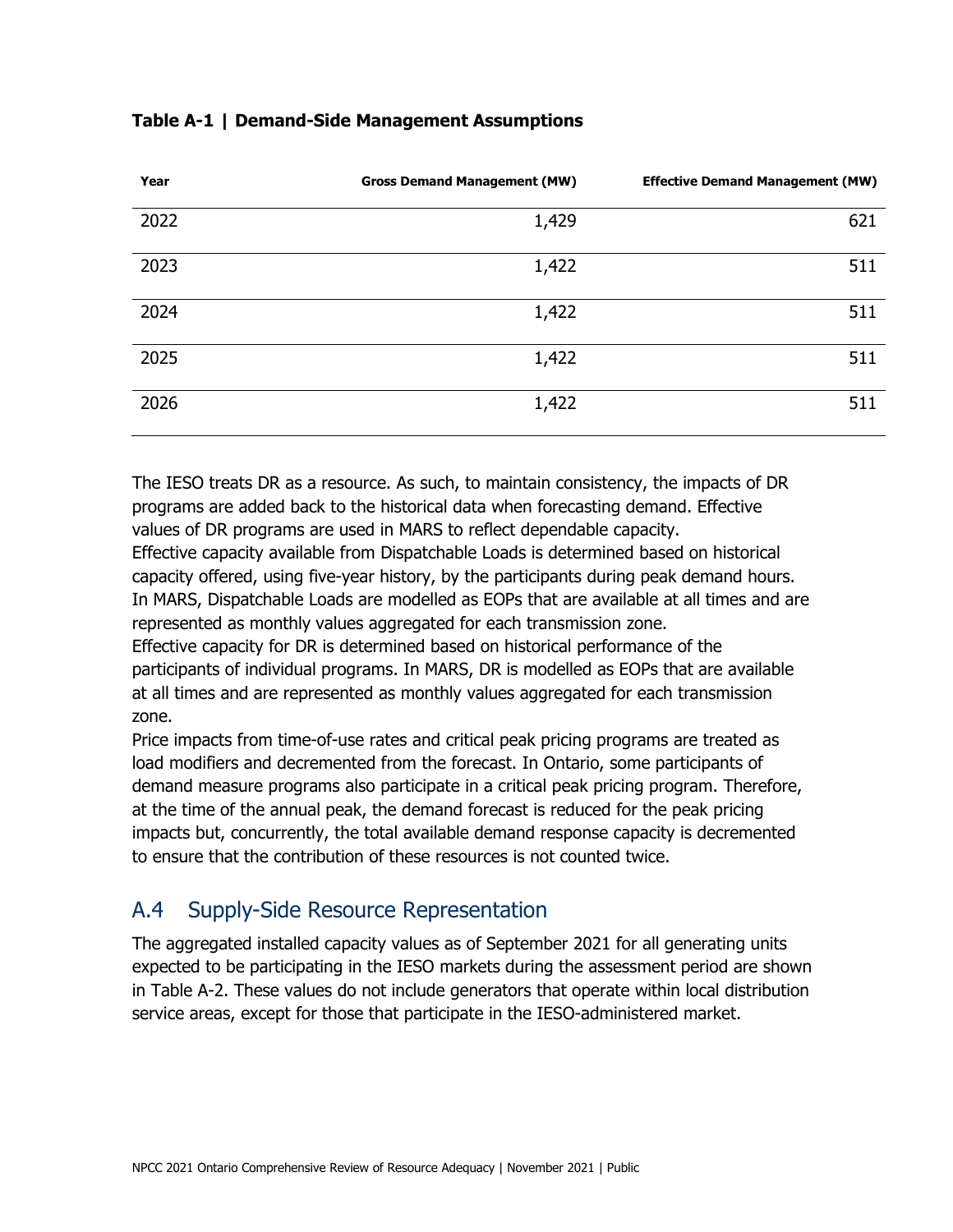| <b>Fuel Type</b> | <b>Total Installed Capacity (MW)</b> | <b>Number of Stations</b> |
|------------------|--------------------------------------|---------------------------|
| Nuclear          | 13,089                               | 5                         |
| Gas/Oil          | 10,515                               | 33                        |
| Hydroelectric    | 8,918                                | 76                        |
| Wind             | 4,783                                | 40                        |
| Solar            | 478                                  | 10                        |
| <b>Biofuel</b>   | 296                                  | $\overline{7}$            |
| <b>Total</b>     | 38,079                               | 171                       |

#### **Table A-3 | Planned Generation Resources expected in 2021**

| <b>Project Name</b>       | <b>Fuel Type</b> | Capacity |
|---------------------------|------------------|----------|
| Romney Wind Energy Centre | Wind             | 60       |
| Nation Rise               | Wind             | 100      |

### A.4.1 Resource Ratings

### **Definitions**

The ratings of resources were based the ratings methodologies specified in the IESO [Resource Adequacy and Energy Assessment Methodology.](https://ieso.ca/-/media/Files/IESO/Document-Library/planning-forecasts/apo/APO-Resource-Adequacy-Energy-Assessment-Methodology.ashx) Summaries of the methodology for each resource type are provided below.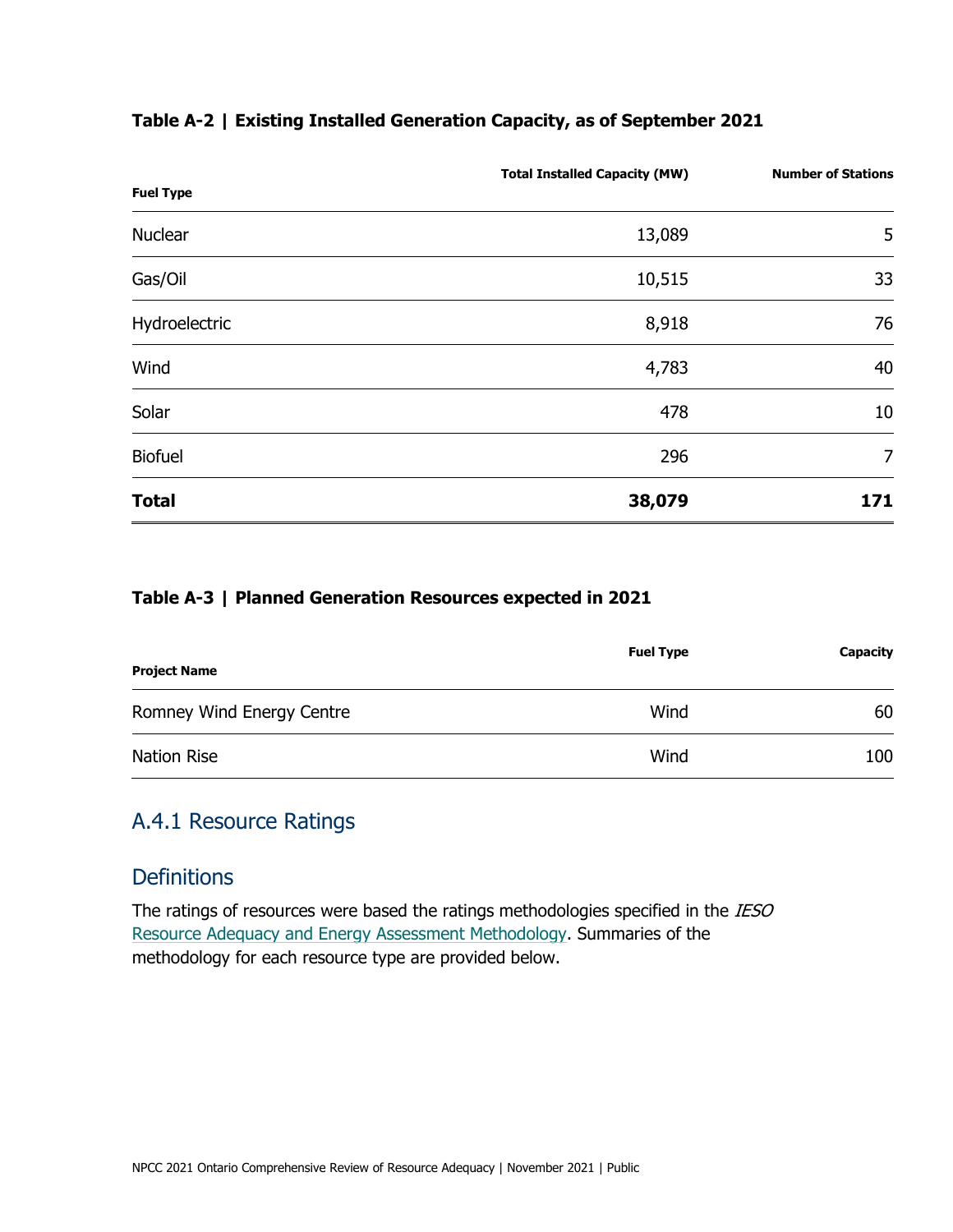#### Thermal Resources

Four resource types are modelled as thermal resources: nuclear, gas, oil and biofuel. The capacity values for each unit are modelled on a monthly granularity, to capture external factors such as ambient temperature and humidity or cooling water temperature. For nuclear generators and the like whose MCR is not ambient temperature sensitive, the IESO models the genator's expected monthly gross MCR and their station service load (as submitted annually by the generator). Fossil- or biofuel-fired generators whose MCR is sensitive to ambient temperature provide gross MCR at five different temperatures specified by the IESO which are used to construct a temperature derating curve. For each such generator, monthly gross MCR values calculated at normal monthly temperatures using the derating curve.

#### Hydroelectric, Wind and Solar Resources

Hydroelectric resources are modelled in MARS as capacity-limited and energy-limited resources. Minimum capacity, maximum capacity and monthly energy values are determined on an aggregated basis for each transmission zone. Maximum capacity values are based on historical median monthly production and contribution to operating reserve at the time of system weekday peaks. Minimum capacity values are based on the bottom  $25<sup>th</sup>$  percentile of historical production during hours ending one through five for each month. Monthly energy values are based on historical monthly median energy production since market opening.

For new hydroelectric projects, the maximum capacity value, the minimum capacity value and the monthly energy value are calculated using the methodology described above based on the historical production data of other generators in the zone where the new project is located.

### Criteria for Verifying Ratings

The Ontario Market Rules (*Market Rules Chapter 4, Section 5)* require that all generators connected to the IESO-controlled grid test their equipment to ensure compliance with all applicable reliability standards, including NPCC Directory #9 "Verification of Generator Gross and Net Real Power Capability" and Directory #10 "Verification of Generator Gross and Net Reactive Power Capability."

Generators communicate to the IESO any changes to their units' verified gross and net MW capabilities as part of the Outage Management Process and the Facility Registration, Maintenance and De-registration Process, as described in *Market Manual 7.3 "Outage* Management" and Market Manual 1.2 "Facility Registration, Maintenance and Deregistration."

Permanent changes to equipment that affect the MW output capabilities of generating units are communicated and assessed through the Connection Assessments process described in Market Manual 2.10 "Connection Assessment and Approval Procedure."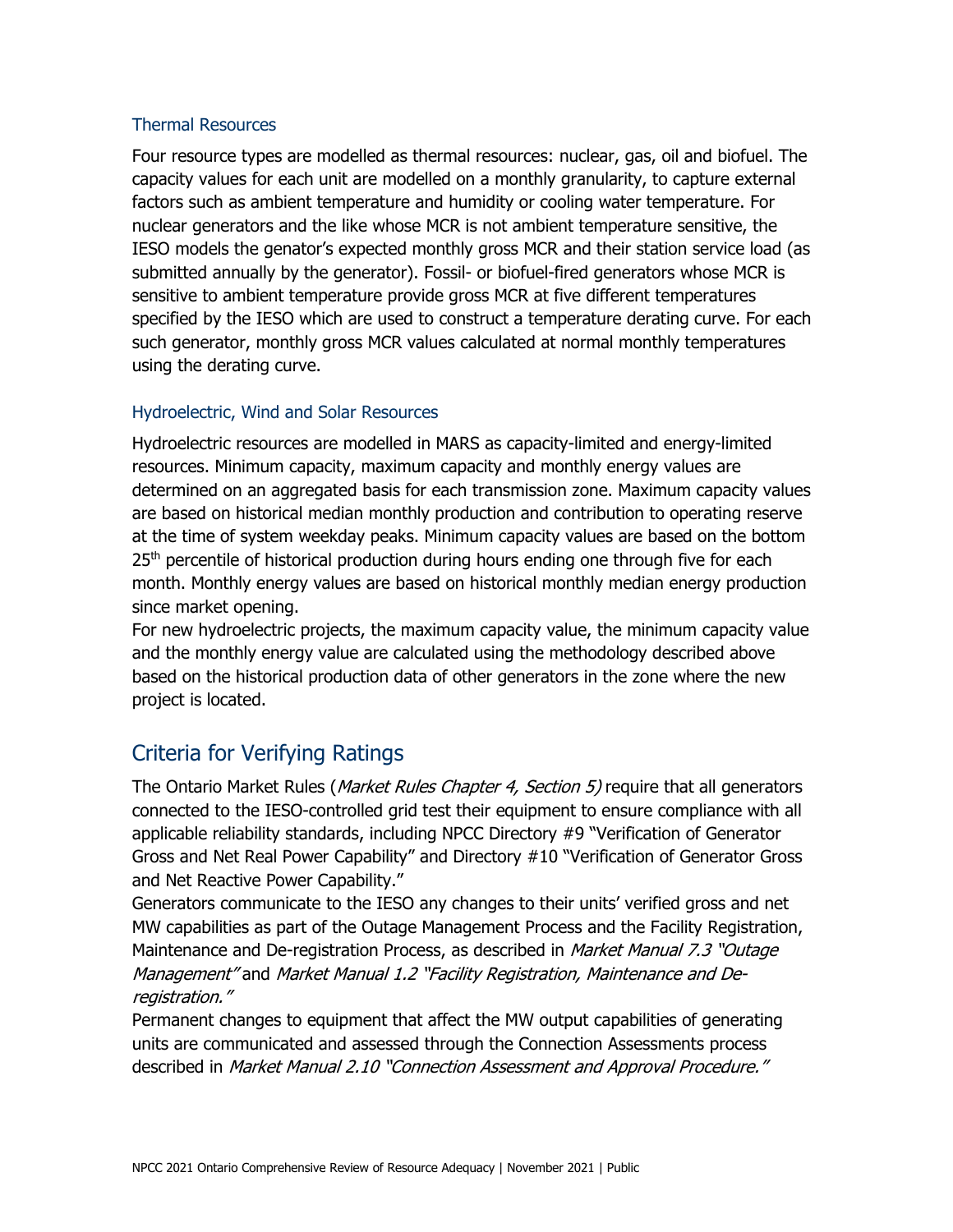Generators provide to the IESO at least annually, the declared Maximum Continuous Rating at five temperature points for resources sensitive to ambient temperatures, as described in Market Manual 2.8 "Reliability Assessments Information Requirements." The IESO then determines the seasonal net MW values for these units consistent with the ambient temperatures assumed for each month's normal weather demand forecast. For generators that are not sensitive to ambient temperatures, generators provide their monthly Maximum Continous Rating, reflective of expected deratings due to external factors such as cooling water temperature.

The Market Rules (*Market Rules Chapter 4, Section 5.2*) also authorise the IESO to test any generation facility connected to the IESO-controlled grid to determine whether such facility complies with the applicable reliability standards.

### A.4.2 Unavailability Factors

### Hydroelectric, Wind and Solar Profiles

Hydroelectric, wind, and solar resource performance is captured through measures other than ICAP ratings. To inform the modelling of hydroelectric, wind, and solar resources, historical and simulated hourly profiles are used for each generator.

Hourly historical hydroelectric data is plant-specific and includes historical production, scheduled operating reserve and market offer data. Hourly simulated production data is specific to a certain site; resources are mapped to the closest appropriate simulated site, depending on technology type.

Wind generation currently uses 28 years of simulated hourly profiles. Wind generators are matched to the closest simulated site, and then output is scaled relative to installed capacity.

Solar generation currently uses the median production year from 10 years of simulated hourly profiles. Solar generators are matched to the closest simulated site and technology type (groundmount or rooftop), and then output is scaled relative to installed capacity.

### Forced Outage Rates

For thermal resources, performance is measured with Equivalent Forced Outage Rate on Demand (EFOR<sub>d</sub>). An industry metric defined by the IEEE<sup>[6](#page-30-0)</sup>, EFORd is the probability that a generating unit will not be available (completely or in part) during hours the unit is called upon to generate (i.e., during on-demand hours) due to forced outages and forced de-ratings. EFOR<sub>d</sub> is calculated using the following formula, where FOH $_d$  is Forced Outage Hours on Demand, EFDH<sub>d</sub> is Equivalent Forced DeRated Outage Hours on Demand, and SH is Service Hours:

<span id="page-30-0"></span><sup>&</sup>lt;sup>6</sup> For more information, refer to the IEEE Std 762-2006: IEEE Standard Definitions for Use in Reporting Electric Generating [Unit Reliability, Availability, and Productivity.](https://standards.ieee.org/standard/762-2006.html)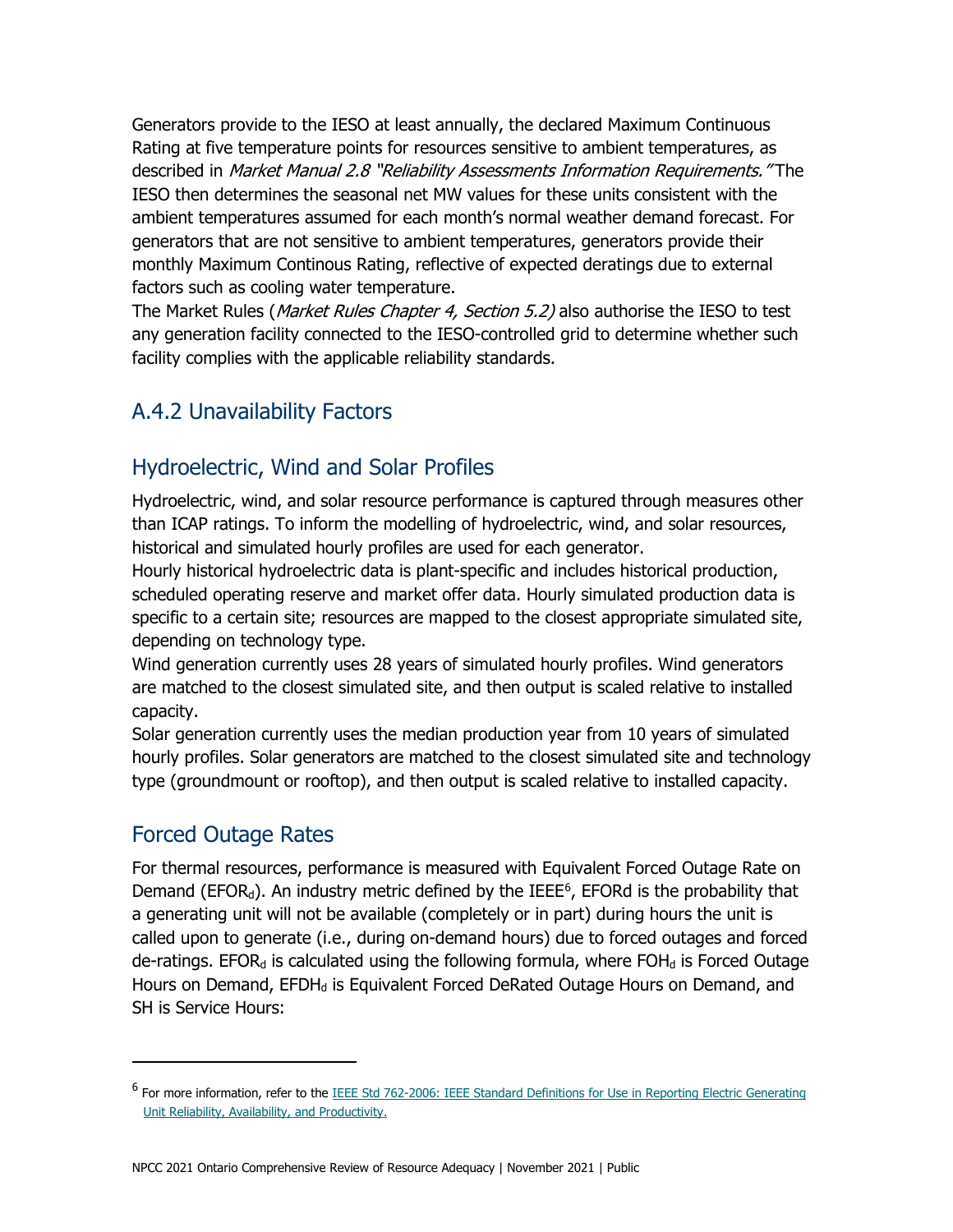#### $EFOR_d = FOH_d + EFDH_d \times 100$  $SH + FOH_d$

 $EFOR<sub>d</sub>$  is calculated for each thermal generator on a rolling five-year basis using a combination of data submitted by market participants, data collected using IESO's outage management system, and historical production data.

For non-thermal generators, forced outages are embedded within the historical and/or simulated production profiles described previously.

### Tabulation of Typical Unavailability Factors

The projected  $EFOR<sub>d</sub>$  values in the form of weighted average and range by fuel type are provided in Table A-4.

#### **Table A-4 | Ontario Projected Equivalent Demand Forced Outage Rates**

| <b>Fuel Type</b> | <b>Weighted Average EFORd</b> | <b>Range of EFORd</b> |
|------------------|-------------------------------|-----------------------|
| <b>Nuclear</b>   | 5.1%                          | $2.4 - 6.4%$          |
| Gas/Oil          | 10.7%                         | $1.0 - 33.0\%$        |
| <b>Biomass</b>   | 5.9%                          | $2.9 - 6.9\%$         |

### Maturity Considerations

Immature units are assigned an  $EFOR<sub>d</sub>$  based on the youngest facility with the same technology type and size.

### Planned Outages

Planned outage information is received from market participants, and used to develop planned outage schedules for each generator over the planning horizon. Data from the outage management system takes precedence, followed by data submitted through Form 1230s or submitted directly by market participants. For years and/or generators for which no planned outage information has been submitted, the IESO uses a combination of available submitted information and historical planned outage rates to make assumptions about future planned outages.

Some resource types require resource-specific inputs for planned outages:

- Hydroelectric planned outages are generally not modelled explicitly, as outages are embedded within the historical profiles. When significant outages of sufficient duration are planned, these outages are modelled.
- Wind and solar planned outages are not modelled explicitly as they are embedded within the simulated profiles.
- Demand response is assumed to have no planned outages.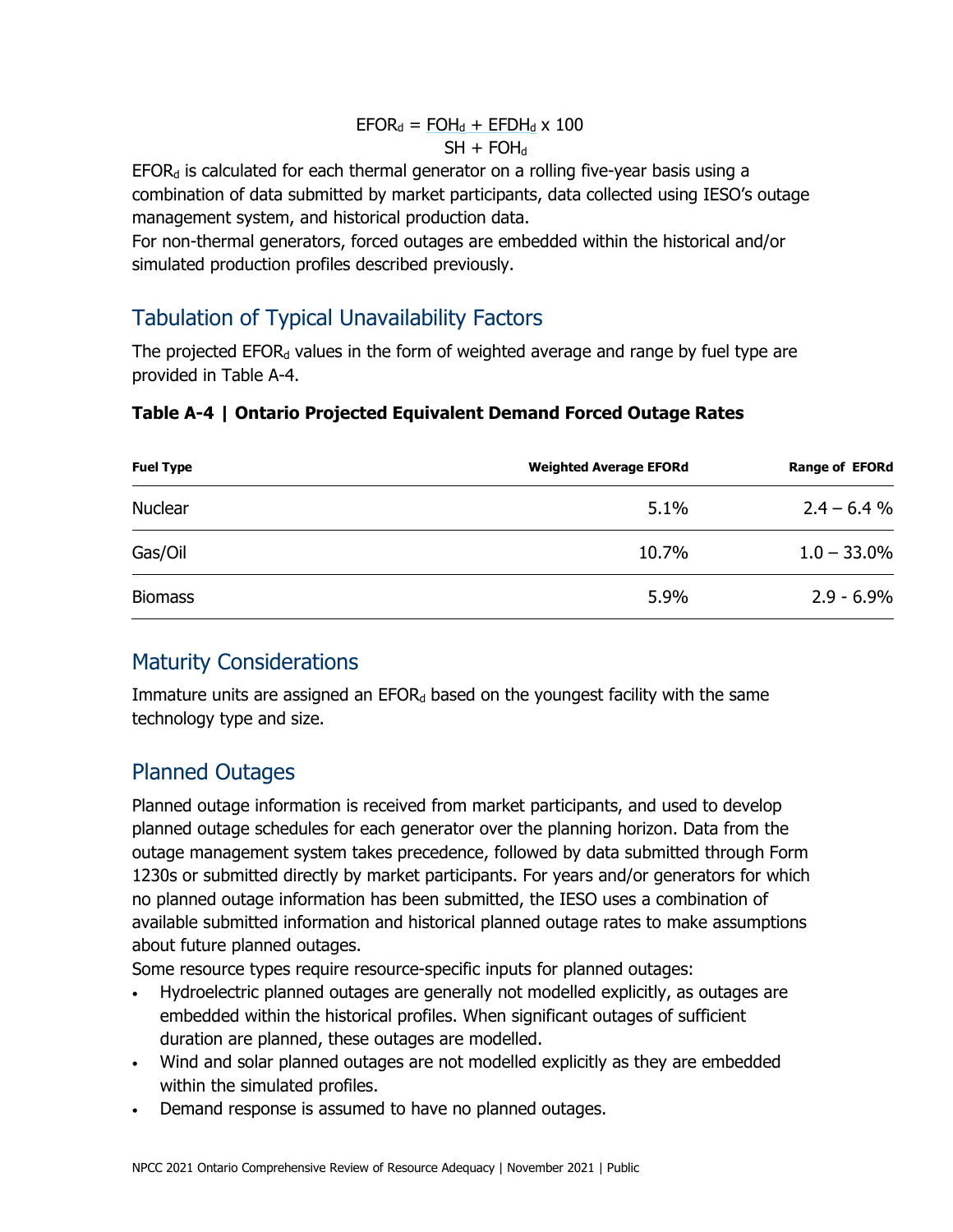### A.4.3 Purchase and Sale of Capacity

As part of the Amended and Restated Capacity Sharing Agreement between Ontario and Quebec, signed in November 2016, Ontario will supply 500 MW of capacity to Quebec each winter from December to March until 2023. As a result of the previous agreement, Quebec will provide Ontario a total of 500 MW of capacity in the summer months (June to September) to be exercised, when needed, any time before September 30, 2030. This summer capacity was not relied upon in this Comprehensive Review.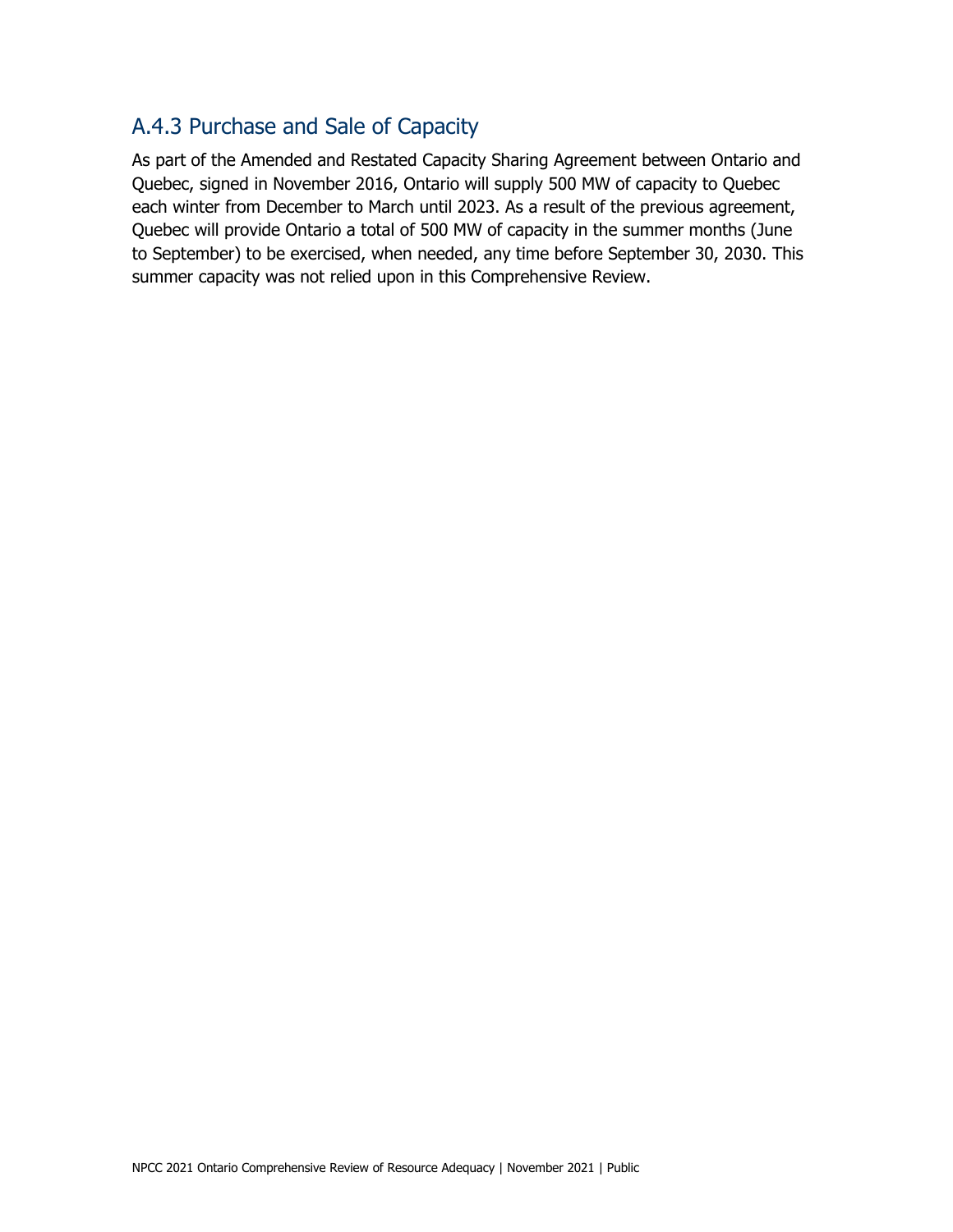### A.4.4 Retirements

The IESO estimate of future retirements is based on information provided annually by Market Participants to the IESO. Pickering Nuclear Generating Station retirement has been delayed. Two units with a capacity of 1,030 MW have received regulatory approval to delay retirement by two years and retire in the fall of 2024. The remaining four units, with a capacity of 2,064 MW, have approval for operation until the end of 2025, delaying retirement by one year.

### A.5 Transmission System

### A.5.1 Representation of Interconnected Systems

There are five systems with which the Ontario system is interconnected: Manitoba, Minnesota, Michigan, New York and Quebec. To model import assistance, an EOP is triggered in each Ontario zone that has an interconnection. The amount of EOP in each of the zones is based on the transfer capabilities of the interconnection. To model the firm contract of 500 MW with Quebec, Quebec is created in MARS with a transmission line interface to Ottawa. This transmission line interface is limited to a maximum transfer capability of 500 MW. To model conservatively, over the winter months (December to March) a 500 MW load in Quebec is used to represent Ontario's firm capacity export contract.

The NPCC CP-8 study entitled "Review of Interconnection Assistance Reliability Benefits," published in December 2019 indicates a range of estimated tie benefit potential of 3,663 MW to 3,789 MW for 2024. The expected capacity values used in this study vary, depending on Ontario needs, but are always subject to the [limitations of the transmission](https://ieso.ca/-/media/Files/IESO/Document-Library/planning-forecasts/reliability-outlook/ReliabilityOutlookTables_2021Sep.ashx)  [interconnections outlined](https://ieso.ca/-/media/Files/IESO/Document-Library/planning-forecasts/reliability-outlook/ReliabilityOutlookTables_2021Sep.ashx) in Table A-4. Limits apply year-round except where seasonal ratings are indicated.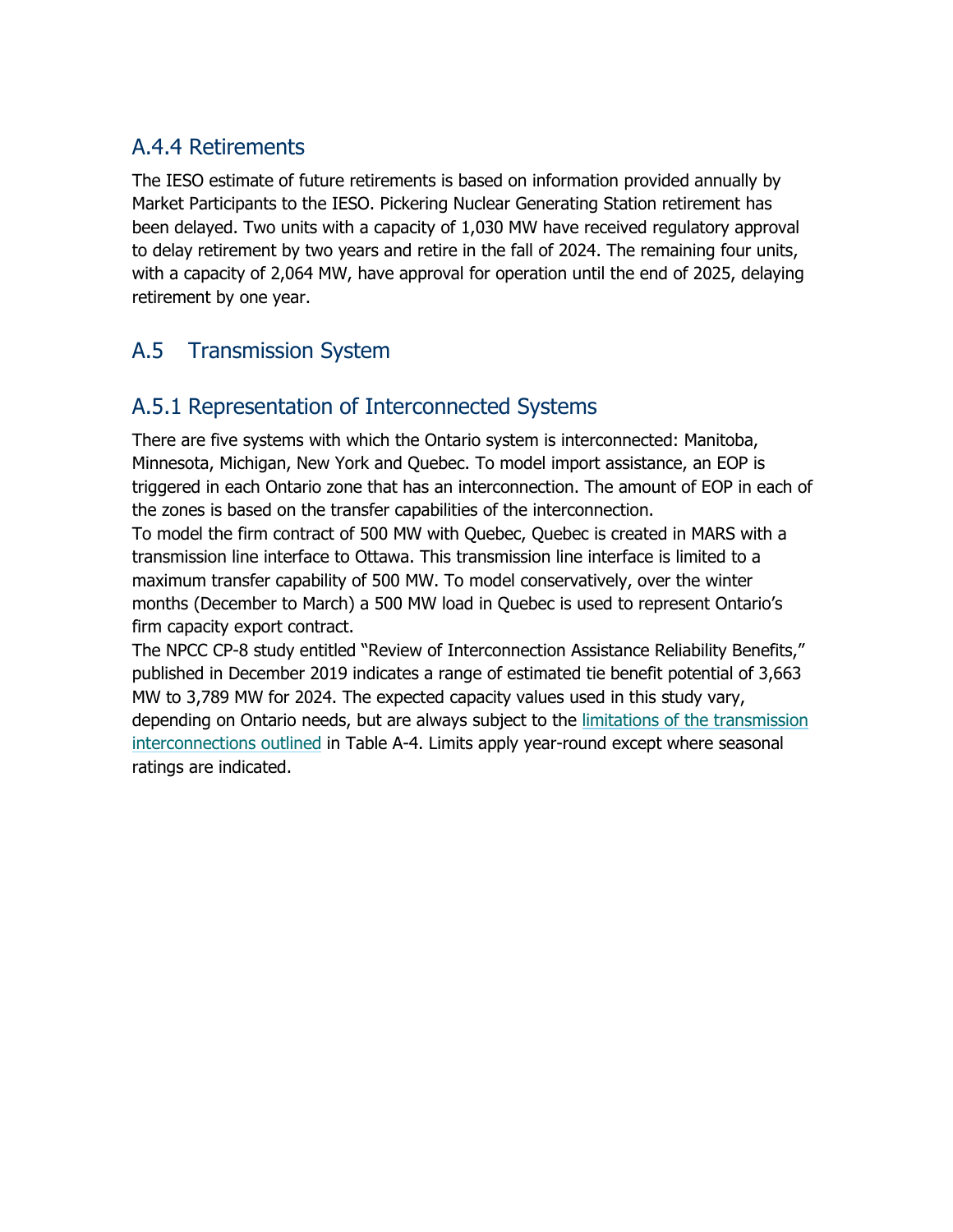|  |  | Table A- 5   Ontario Interconnection Limits |  |
|--|--|---------------------------------------------|--|
|--|--|---------------------------------------------|--|

| <b>Interconnection</b>                | Limit - Flows Out of Ontario (MW) |                         | Limit - Flows Into Ontario (MW) |                         |
|---------------------------------------|-----------------------------------|-------------------------|---------------------------------|-------------------------|
| Manitoba - Summer*                    | 210                               |                         | 210                             | 3,6                     |
| Manitoba - Winter*                    | 300                               | $\overline{\mathbf{3}}$ | 300                             | 3,6                     |
| Minnesota                             | 150                               |                         | 100                             | $\overline{\mathbf{3}}$ |
| Quebec North (Northeast) -<br>Summer* | 105                               |                         | 65                              |                         |
| D4Z                                   | $\mathbf 0$                       | 5                       | 65                              |                         |
| H <sub>4</sub> Z                      | 105                               | 5                       | $\mathbf 0$                     |                         |
| Quebec North (Northeast)- Winter*     | 105                               |                         | 85                              |                         |
| D4Z                                   | $\bf{0}$                          |                         | 85                              |                         |
| H <sub>4</sub> Z                      | 105                               |                         | 0                               |                         |
| Quebec South (Ottawa) - Summer*       | 1570                              |                         | 1865                            |                         |
| X <sub>2</sub> Y                      | $\mathbf 0$                       |                         | 65                              |                         |
| Q <sub>4</sub> C                      | 120                               |                         | not of                          |                         |
| P33C                                  | $\mathbf 0$                       | $6\phantom{1}6$         | 300                             |                         |
| D <sub>5</sub> A                      | 200                               |                         | 250                             |                         |
| H <sub>9</sub> A                      | $\mathbf 0$                       |                         | $\mathbf 0$                     |                         |
| <b>HVDC</b>                           | 1250                              |                         | 1250                            |                         |
| Quebec South (Ottawa) - Winter*       | 1590                              |                         | 1865                            |                         |
| X <sub>2</sub> Y                      | $\mathbf 0$                       |                         | 65                              |                         |
| Q <sub>4</sub> C                      | 140                               |                         | not of<br>concern               |                         |
| P <sub>3</sub> 3C                     | $\mathbf 0$                       |                         | 300                             |                         |
| D <sub>5</sub> A                      | 200                               |                         | 250                             |                         |
| H <sub>9</sub> A                      | $\mathbf 0$                       |                         | $\mathbf 0$                     |                         |
| <b>HVDC</b>                           | 1250                              |                         | 1250                            |                         |
| Quebec South (East) - Summer*         | 470                               |                         | 400                             |                         |
| B31L + B5D                            | 470                               |                         | 400                             |                         |
| Quebec South (East) - Winter*         | 470                               |                         | 400                             |                         |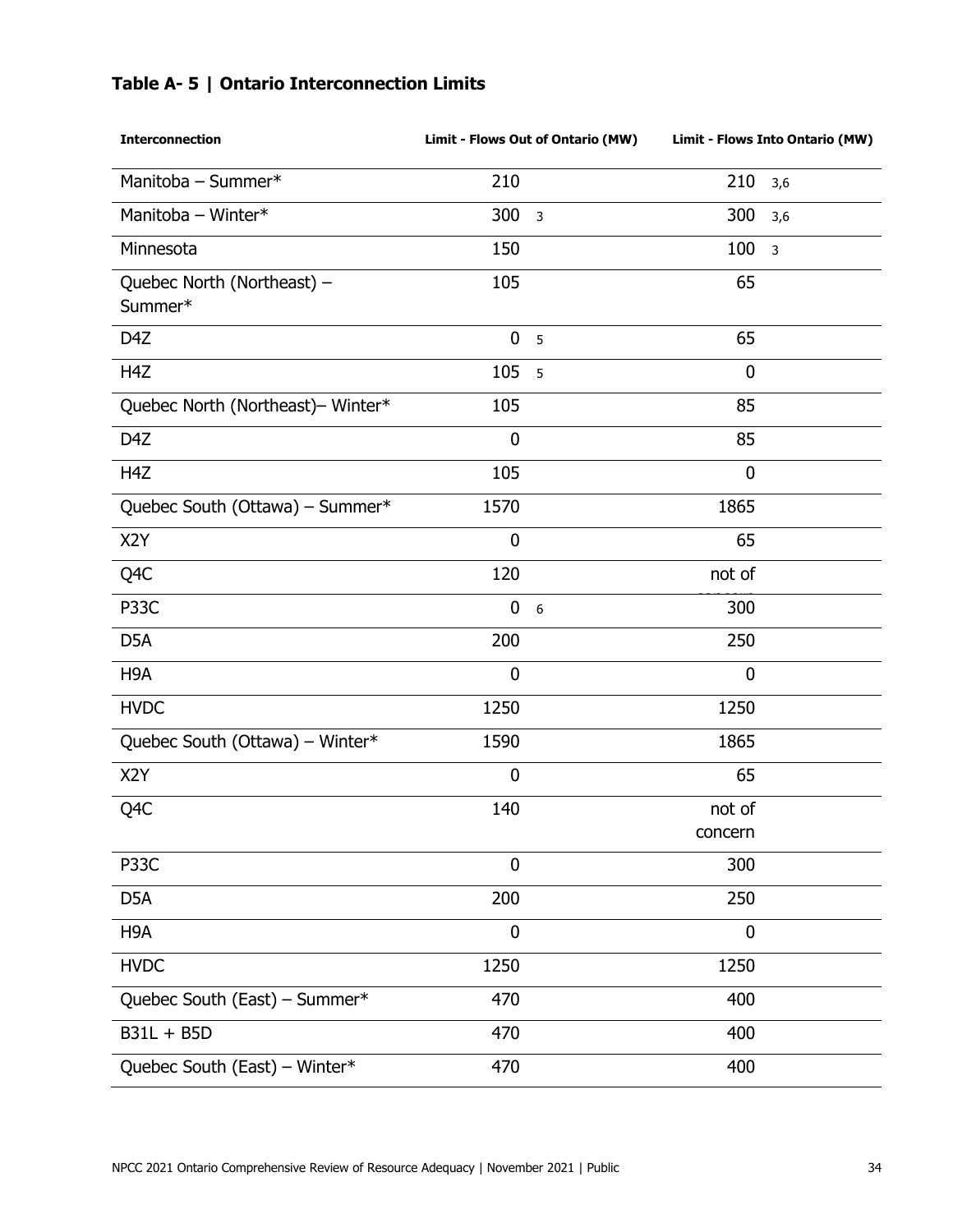| $B31L + B5D$                                 | 470                    | 400        |
|----------------------------------------------|------------------------|------------|
| New York St. Lawrence - Summer*              | 300                    | 300        |
| New York St. Lawrence - Winter*              | 300                    | 300        |
| New York Niagara - Summer*                   | 1650<br>$\overline{1}$ | 1500 1,7   |
| <b>Emergency Transfer Limit -</b><br>Summer* | 2160<br>$\overline{1}$ | 1860 1,7   |
| New York Niagara - Winter*                   | 1800<br>$\overline{1}$ | 1650 1,7   |
| Emergency Transfer Limit - Winter*           | 2200<br>$\overline{1}$ | 2200 1,7   |
| Michigan $-$ Summer*                         | 1650<br>2,3            | $1550$ 2,3 |
| <b>Emergency Transfer Limit -</b><br>Summer* | $N/A$ 2,3              | $N/A$ 2,3  |
| Michigan - Winter*                           | 1650<br>2,3            | 1700 2,3   |
| Emergency Transfer Limit - Winter*           | $N/A$ 2,3              | $N/A$ 2,3  |

\* Summer Limits apply from May 1 to October 31. Winter Limits apply from November 1 to April 30.

(1) Flow limits depend on generation dispatch outside Ontario.

(2) Normal limits are based on LT ratings and Emergency limits are based on STE ratings.

(3) For real time operation of the interconnection, limits are based on ambient conditions.

(4) Limit based on 0 to 4 km/h wind speed and 30˚C ambient temperature.

(5) Flows into Ontario include flows on circuit SK1.

(6) Flow limits into Ontario are shown without considering QFW transmission constraints within Ontario.

### A.5.2 Internal Transmission Limitations

The Ontario transmission system is represented by 10 interconnected zones with transmission limits between the zones explicitly modelled. Figure A-1 provides a pictorial representation of Ontario's 10 zones. The limits modelled are the operating security limits (OSL) specified for each interface and any projected limit increase due to future transmission system enhancements is appropriately represented.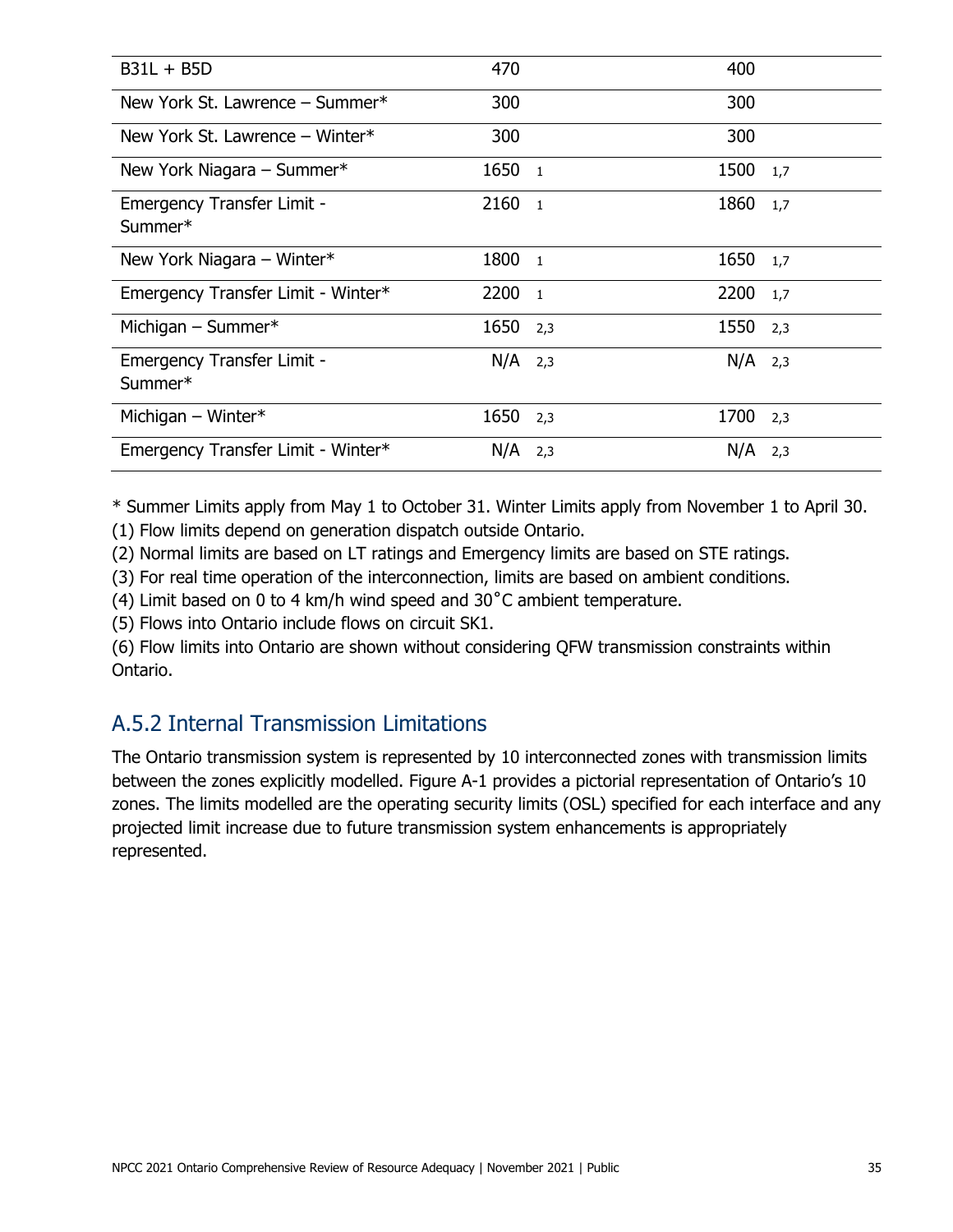#### **Figure A-1 | Ontario's Zones, Interfaces, and Interconnections**



The East-West Tie Expansion project consists of a new 230 kV transmission line roughly paralleling the existing East-West Tie Line between Wawa and Thunder Bay. The new line will increase the electricity transfer capability into Northwest Ontario and will improve the flexibility and efficiency of the Northwest electricity system. As part of this project, upgrades are being planned for the Lakehead, Marathon and Wawa transformer stations to accommodate the new line. The planned inservice date of the project is Q1 2022.

### A.6 Modelling of Variable and Limited Energy Sources

Modelling of Variable Energy Sources were described in Section A.4. Hydroelectric resources are treated as limited energy sources. Ontario also has a biomass facility whose contract specifies its annual fuel requirement. It is treated as a limited energy source in MARS, with an annual limit of 140 GWh.

### A.7 Modelling of Demand Side Resource and Demand Response Programs

Treatment of Demand Side Resources and Demand Response are described in Section A.3.

### A.8 Modelling of All Resources

Treatment of in-service date uncertainty, capacity value and availability and were described Section A.4. Emergency assistance is described in Section 2.1. Scheduling and deliverability limitations of individual resources are considered as part of determining the monthly available capacity of the resource, where applicable. For example, by using coincident hydro production, deliverability to the grid is implicitly accounted for.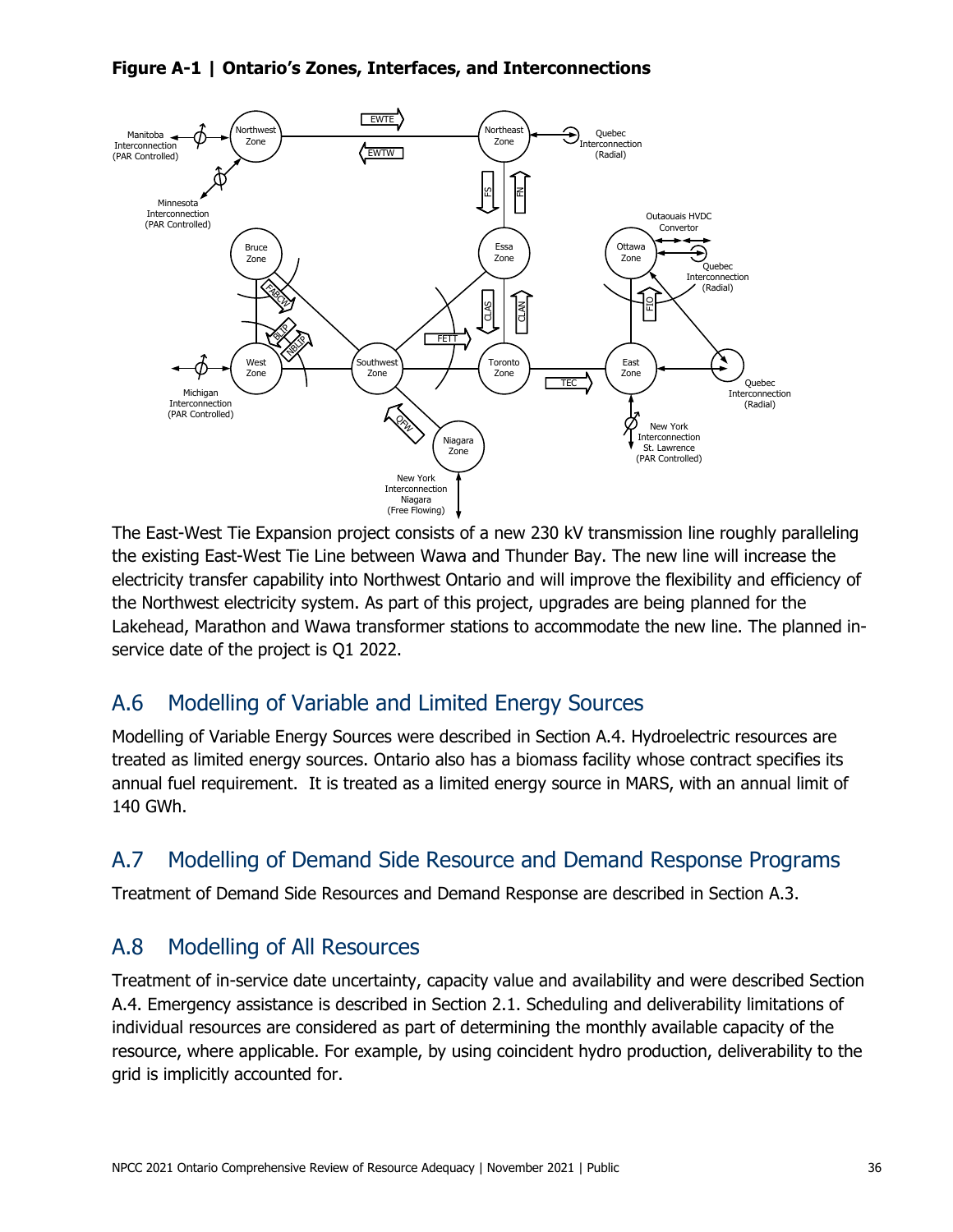### A.9 Reliability Impacts of Market Rules

No reliability impacts due to market rules are anticipated in this review. The IESO publishes expected changes to its Market Rules on an ongoing basis at [http://www.ieso.ca/Sector-Participants/Change-](http://www.ieso.ca/Sector-Participants/Change-Management/Pending-Changes-Documents)[Management/Pending-Changes-Documents.](http://www.ieso.ca/Sector-Participants/Change-Management/Pending-Changes-Documents)